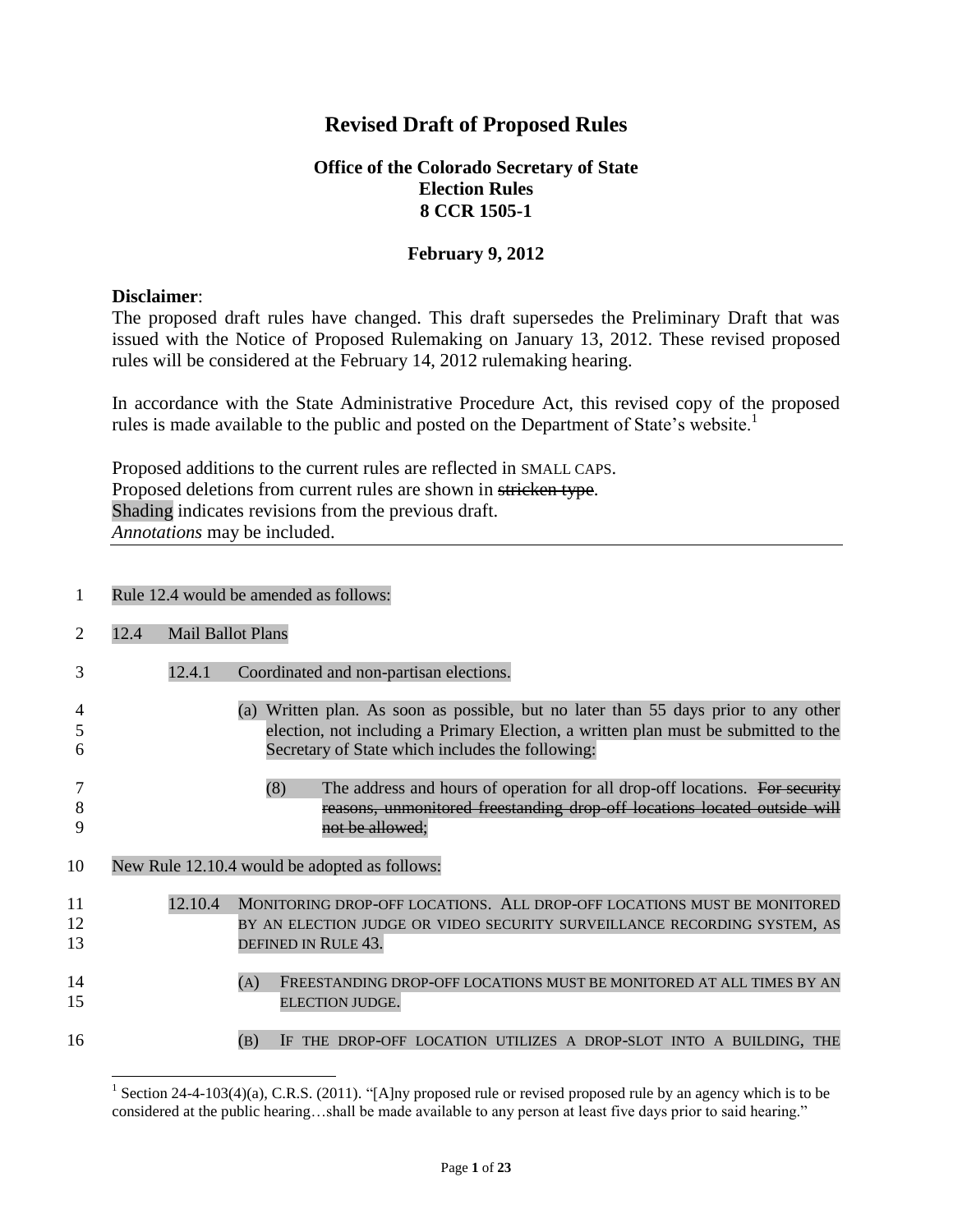| 1<br>$\overline{2}$<br>3                                    |      |                                         | BALLOTS MUST BE COLLECTED IN A LOCKED CONTAINER, AND BOTH THE DROP-<br>SLOT AND CONTAINER MUST BE MONITORED, EITHER BY AN ELECTION JUDGE OR<br>BY A VIDEO SECURITY SURVEILLANCE RECORDING.                                                                                                                                                                                                                                                                                                                                                                                                                                                                                                                                                                                                                                                                              |
|-------------------------------------------------------------|------|-----------------------------------------|-------------------------------------------------------------------------------------------------------------------------------------------------------------------------------------------------------------------------------------------------------------------------------------------------------------------------------------------------------------------------------------------------------------------------------------------------------------------------------------------------------------------------------------------------------------------------------------------------------------------------------------------------------------------------------------------------------------------------------------------------------------------------------------------------------------------------------------------------------------------------|
| 4                                                           |      | Rule 27.8 would be repealed as follows: |                                                                                                                                                                                                                                                                                                                                                                                                                                                                                                                                                                                                                                                                                                                                                                                                                                                                         |
| 5                                                           | 27.8 |                                         | REPEALED. Written Plan for Alternative Counting Method                                                                                                                                                                                                                                                                                                                                                                                                                                                                                                                                                                                                                                                                                                                                                                                                                  |
| 6                                                           |      |                                         | 27.8.1 General Information Concerning Plan Submittal                                                                                                                                                                                                                                                                                                                                                                                                                                                                                                                                                                                                                                                                                                                                                                                                                    |
| 7<br>8<br>9<br>10<br>11<br>12<br>13<br>14<br>15<br>16<br>17 |      | <del>27.8.1.1</del>                     | Any plan requiring the approval of the Secretary of State for counting votes<br>at an alternative location or by an alternative method pursuant to section 1-7-<br>603, C.R.S., shall be submitted in writing to the Secretary of State no earlier<br>than 120 days and no later than 60 days prior to the election at which it is to<br>be implemented. A separate plan shall be submitted for each election; except<br>that a combined plan may be submitted for both the primary and general<br>elections in the same year. If a combined plan is approved, the Secretary of<br>State may withdraw approval or require revision of the plan after the primary<br>election and no later than the seventieth day before the general election. A<br>revised plan, if so required, shall be submitted for approval no later than 60<br>days before the general election. |
| 18<br>19<br>20                                              |      | <del>27.8.1.2</del>                     | The Secretary of State shall approve or disapprove the alternative counting<br>plan no later than forty-five (45) days before the election at which the plan is<br>to be implemented.                                                                                                                                                                                                                                                                                                                                                                                                                                                                                                                                                                                                                                                                                   |
| 21<br>22<br>23                                              |      | <del>27.8.1.3</del>                     | No alternative counting plan may be implemented without express written<br>approval from the Secretary of State. Any submitted plan must establish<br>minimum procedures in accordance with the requirements of this Rule 27.8.                                                                                                                                                                                                                                                                                                                                                                                                                                                                                                                                                                                                                                         |
| 24                                                          |      | 27.8.2 Transfer Logs                    |                                                                                                                                                                                                                                                                                                                                                                                                                                                                                                                                                                                                                                                                                                                                                                                                                                                                         |
| 25<br>26<br>27<br>28                                        |      | 27.8.2.1                                | The transfer logs shall at minimum contain: the date of the election; the<br>precinct number; the seal numbers; and the names of the polling place<br>judge(s), the transfer judge(s), and the counting judge(s) who carryout the<br>ballot transfer.                                                                                                                                                                                                                                                                                                                                                                                                                                                                                                                                                                                                                   |
| 29                                                          |      |                                         | 27.8.3 Procedures to be Followed at the Polling Place                                                                                                                                                                                                                                                                                                                                                                                                                                                                                                                                                                                                                                                                                                                                                                                                                   |
| 30<br>31<br>32                                              |      | <del>27.8.3.1</del>                     | Each polling place shall have available for use a minimum of two (2) ballot<br>boxes to ensure that at least one (1) ballot box is always available to receive<br>voted ballots.                                                                                                                                                                                                                                                                                                                                                                                                                                                                                                                                                                                                                                                                                        |
| 33<br>34<br>35                                              |      | <del>27.8.3.2 -</del>                   | At time of ballot transfer, a bipartisan team of at least two (2) transport<br>judges and one (1) polling place judge shall transfer ballots in accordance<br>with the following provisions:                                                                                                                                                                                                                                                                                                                                                                                                                                                                                                                                                                                                                                                                            |
| 36<br>37<br>38                                              |      |                                         | Both transfer judges and the polling place judge shall review the<br><del>27.8.3.2.1</del><br>transfer logs to ensure that all information is complete and accurate.<br>When all information is complete and accurate, both transfer judges                                                                                                                                                                                                                                                                                                                                                                                                                                                                                                                                                                                                                             |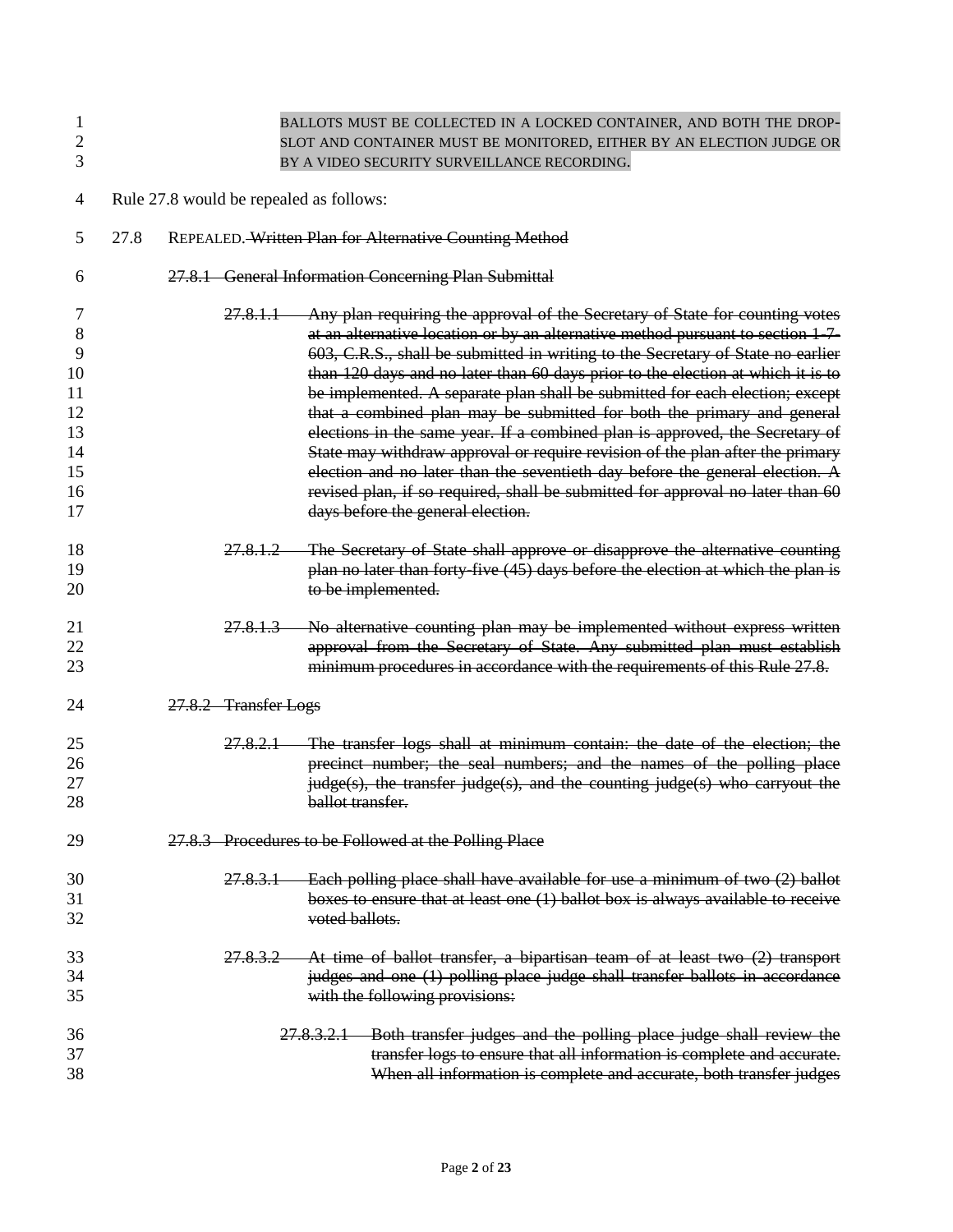| 1<br>2                |                                            | and the polling place judge shall initial all copies of the transfer<br>logs.                                                                                                                                                                                                                                                                                            |
|-----------------------|--------------------------------------------|--------------------------------------------------------------------------------------------------------------------------------------------------------------------------------------------------------------------------------------------------------------------------------------------------------------------------------------------------------------------------|
| 3<br>4<br>5<br>6<br>7 |                                            | 27.8.3.2.2 In full view of the polling place judge, the transfer judges shall<br>secure the transfer log that is to remain with transfer case. The<br>transfer judges shall secure the transfer case in accordance with<br>section 1-7-307 (3), C.R.S. The seal number of the seal to be used<br>shall be noted on the transfer logs prior to sealing the transfer case. |
| 8<br>9<br>10<br>11    |                                            | 27.8.3.2.3 At the close of the polls, the duplicate copies of the polling place<br>transfer log(s) shall be mailed at the nearest post office or post-<br>office box by a polling place judge to the designated election<br>official.                                                                                                                                    |
| 12<br>13              |                                            | 27.8.3.2.4 Pursuant to section 1-7-108 (3), C.R.S., duly appointed watchers<br>may observe all aspects of the process described in this Rule 27.8.                                                                                                                                                                                                                       |
| 14                    |                                            | 27.8.4 Procedures to be Followed During Transport                                                                                                                                                                                                                                                                                                                        |
| 15<br>16              | <del>27.8.4.1</del>                        | During ballot transport, the sealed ballot transfer case shall be within the<br>close physical proximity of the bipartisan team of transfer judges at all times.                                                                                                                                                                                                         |
| 17<br>18<br>19<br>20  | 27.8.4.2                                   | Delivery of the sealed ballot transfer case to the counting location shall be<br>made at once and with all convenient speed. However, nothing in this Rule<br>27.8.4.2 shall be interpreted to prohibit transfer judges from stopping at<br>multiple polling places before arriving at the counting location.                                                            |
| 21                    |                                            | 27.8.5 Procedures to be Followed at the Counting Location                                                                                                                                                                                                                                                                                                                |
| 22<br>23<br>24        |                                            | 27.8.5.1 Upon arrival at the counting location, the bipartisan team of transfer judges<br>shall deliver the sealed ballot transfer case to the designated election official<br>or counting judges.                                                                                                                                                                       |
| 25<br>26<br>27        | <del>27.8.5.2 —</del>                      | The designated election official or counting judges shall take possession of<br>the transferred ballots by noting the delivery date and time and verifying the<br>seal numbers on the transfer log.                                                                                                                                                                      |
| 28                    |                                            | (Current Rule 27.8 would be relocated to Rule $43.2.7(d)$ for clarity)                                                                                                                                                                                                                                                                                                   |
| 29                    | Rule 43 would be amended as follows:       |                                                                                                                                                                                                                                                                                                                                                                          |
| 30                    | <b>Rule 43. County Security Procedures</b> |                                                                                                                                                                                                                                                                                                                                                                          |
| 31                    | Definitions<br>43.1                        |                                                                                                                                                                                                                                                                                                                                                                          |
| 32<br>33<br>34<br>35  | 43.1.1                                     | "Chain of custody-CHAIN-OF-CUSTODY log"-shall, for the purposes of this rule-means a<br>written record that shows that the equipment and all associated data are secured<br>according to these procedures and in the documented control of an employee or deputized<br>election judge through the entire time of ownership by the jurisdiction.                          |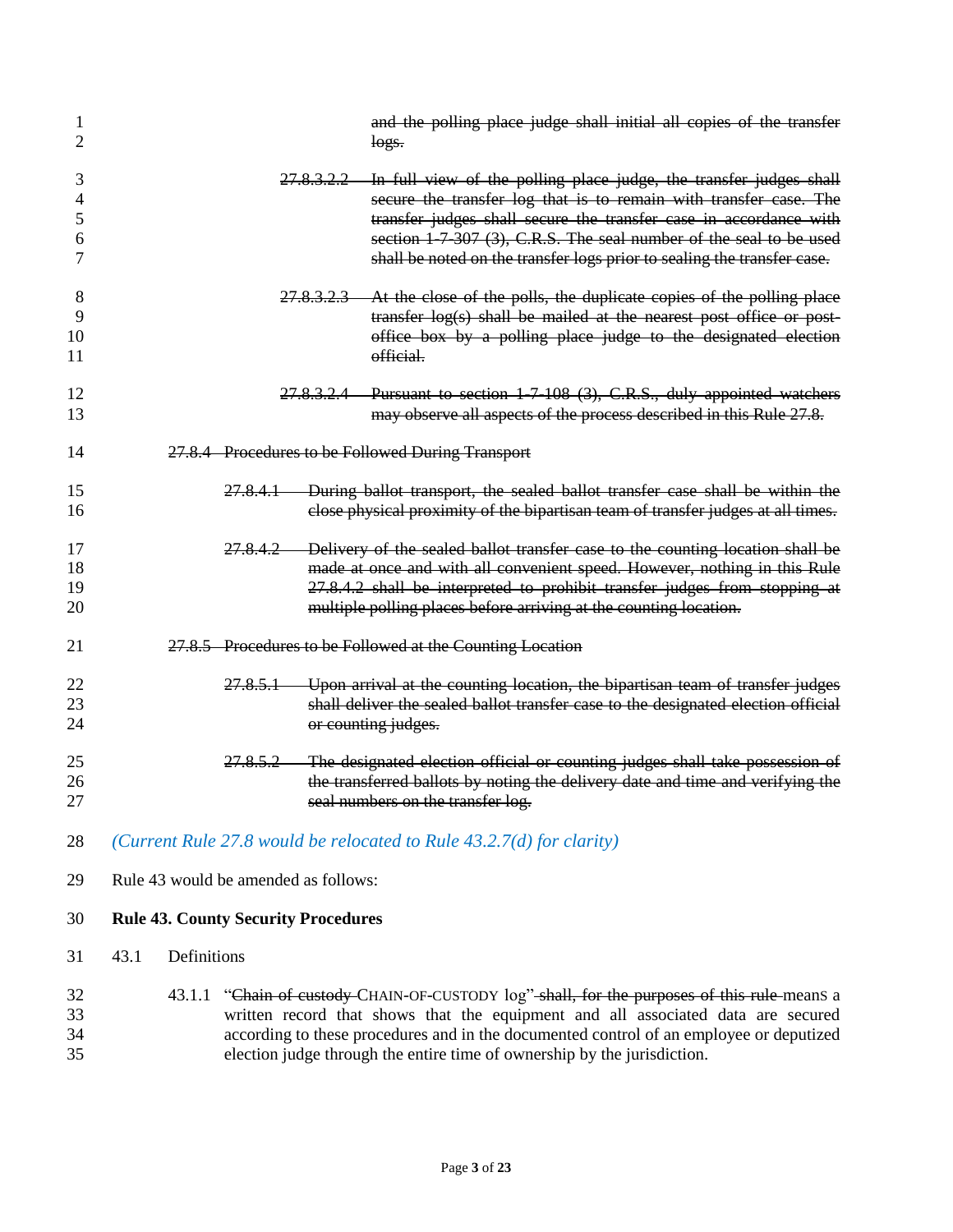43.1.2 "Continuous video VIDEO security surveillance recording" shall, for the purposes of this 2 rule, means video monitoring by a device which THAT continuously records a designated location. Alternatively, A DIGITAL RECORDING SYSTEM WITH MOTION DETECTION MEETS THIS DEFINITION IF IT CAN BE PROGRAMMED TO RECORD AT A RATE OF ONE FRAME PER MINUTE OR MORE WHEN MOTION DETECTION IS USED TO TRIGGER CONTINUOUS RECORDING. this definition may be met by the use of a "non-continuous" recording, provided that a device is used which samples the functionality of the video recorder without interruption, evaluates the detector response at least once every 15 seconds, and computes and records the average value at least every 60 seconds, except during allowable periods of calibration. 43.1.3 "DRE" means a direct recording electronic voting device. A DRE is a voting device that records votes by means of a ballot display provided with mechanical or electro-optical components or an audio ballot that can be activated by the voter; that processes data by means of a computer program; and that records voting data and ballot images in memory components or other media. The device may produce a tabulation of the voting data stored in a removable memory component and as printed copy. The device may also provide a means for transmitting individual ballots or vote totals to a central location for consolidating and reporting results from remote sites to the central location. 19 43.1.4 "Employee" shall, for the purposes of this rule, means all full-time, part-time, permanent, and contract employees of the county who have had a criminal history check conducted in accordance with Rule 11.2 and are deputized by the county clerk and recorder to prepare or maintain the voting system or election setup materials, staff the counting center and who have any access to the electromechanical voting systems or electronic vote tabulating equipment. 25 43.1.5 "Removable card or cartridge" shall, for the purposes of this rule, means all ANY programming cards or cartridges, except A voter activation cards, that storeS firmware, software, or data. 43.1.6 "SEAL" MEANS A SERIAL-NUMBERED TAMPER-EVIDENT DEVICE THAT INDICATES WHEN **IT HAS BEEN BROKEN OR REMOVED.**  43.1.67 "Trusted Build" means the write-once installation disk or disks for software and firmware for which the Secretary of State or his/her agent has established the chain of evidence to the building of a disk, which is then used to establish and/or re-establish the chain of custody of any component of the voting system which contains firmware or software. The trusted build is the origin of the chain of evidence for any software and firmware component of the voting system. 43.2 Pursuant to section 1-5-616(5), C.R.S., each county shall file with the Secretary of State a security plan that meets or exceeds the standards set forth in this rule. The plan filed with the Secretary of State in accordance with this rule shall provide a point by point detailed response 39 with a proposed solution to each of the requirements set forth in this rule. ANNUAL SECURITY PLAN. IN ACCORDANCE WITH SECTION 1-5-616(5), C.R.S., EACH COUNTY MUST SUBMIT A SECURITY PLAN TO THE SECRETARY OF STATE ANNUALLY AND NO LATER THAN 60 DAYS PRIOR TO THE FIRST ELECTION IN WHICH THE SECURITY PLAN PROCEDURES WILL BE USED. THE PLAN MUST, AT A MINIMUM, INCLUDE THE FOLLOWING: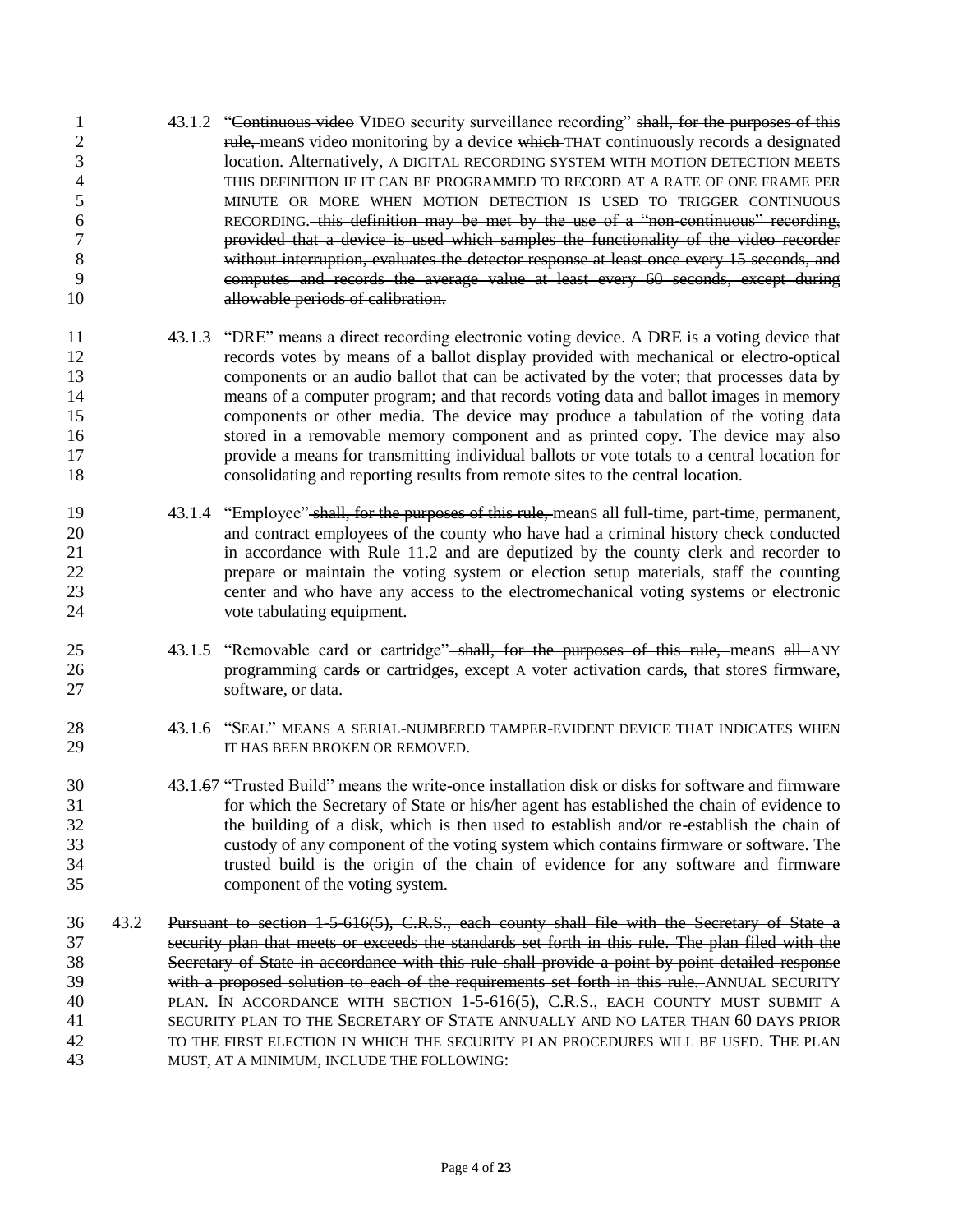| 1<br>2                                             |       | 43.3 The county shall file security procedures annually no later than sixty (60) days prior to the first<br>election in which the procedures will be used.                                                                                                                                                                                                         |                                                                                                                                                                                                                                                                                                                                                                                                                                                                                                                                                                                                                                                                       |  |  |  |  |  |
|----------------------------------------------------|-------|--------------------------------------------------------------------------------------------------------------------------------------------------------------------------------------------------------------------------------------------------------------------------------------------------------------------------------------------------------------------|-----------------------------------------------------------------------------------------------------------------------------------------------------------------------------------------------------------------------------------------------------------------------------------------------------------------------------------------------------------------------------------------------------------------------------------------------------------------------------------------------------------------------------------------------------------------------------------------------------------------------------------------------------------------------|--|--|--|--|--|
| 3<br>4                                             |       | 43.4 If no changes have occurred since the last security procedures filed, the county shall file a<br>statement to that effect.                                                                                                                                                                                                                                    |                                                                                                                                                                                                                                                                                                                                                                                                                                                                                                                                                                                                                                                                       |  |  |  |  |  |
| 5<br>6                                             |       | 43.5 Revisions to previously filed security procedures shall clearly state which part of the procedures<br>previously filed have been revised.                                                                                                                                                                                                                     |                                                                                                                                                                                                                                                                                                                                                                                                                                                                                                                                                                                                                                                                       |  |  |  |  |  |
| 7<br>8<br>9<br>10                                  |       | 43.6 Each designated election official county may change the security procedures within sixty (60)<br>days of an election as a result of an emergency situation or other unforeseen circumstance, and<br>document any changes. The county designated election official shall file any revisions with the<br>Secretary of State within five (5) days of the change. |                                                                                                                                                                                                                                                                                                                                                                                                                                                                                                                                                                                                                                                                       |  |  |  |  |  |
| 11<br>12<br>13                                     |       |                                                                                                                                                                                                                                                                                                                                                                    | 43.7 If, pursuant to section 1-5-616(5)(b), C.R.S., the Secretary of State is unable to complete its<br>review, the procedures or revisions shall be temporarily approved until such time as the review is<br>completed. The Secretary of State shall notify the county of temporary approval.                                                                                                                                                                                                                                                                                                                                                                        |  |  |  |  |  |
| 14                                                 |       |                                                                                                                                                                                                                                                                                                                                                                    | (Current rules 43.3-43.7 would be amended and relocated as rule 43.4)                                                                                                                                                                                                                                                                                                                                                                                                                                                                                                                                                                                                 |  |  |  |  |  |
| 15                                                 | 43.8— |                                                                                                                                                                                                                                                                                                                                                                    | Security Procedures shall at a minimum include, if applicable:                                                                                                                                                                                                                                                                                                                                                                                                                                                                                                                                                                                                        |  |  |  |  |  |
| 16                                                 |       | 43.8.143.2.1                                                                                                                                                                                                                                                                                                                                                       | <b>General Requirements:</b>                                                                                                                                                                                                                                                                                                                                                                                                                                                                                                                                                                                                                                          |  |  |  |  |  |
| 17<br>18<br>19<br>20<br>21                         |       | $a_{\cdot}$                                                                                                                                                                                                                                                                                                                                                        | At all times removable memory cards and cartridges shall be handled in a secure manner<br>as follows. When not sealed in voting machines, all removable cards and cartridges shall<br>be transferred and stored in secure containers with at least one tamper evident seal with<br>printed serial numbers. The integrity and serial number of each seal shall be verified by<br>election judges or county personnel at shipping and receiving locations.                                                                                                                                                                                                              |  |  |  |  |  |
| 22<br>23<br>24<br>25<br>26                         |       | (A) <b>1</b>                                                                                                                                                                                                                                                                                                                                                       | All-THE COUNTY CLERK AND RECORDER SHALL MAINTAIN ON FILE ALL<br>documentation of seals, chain of custody, and other documents related to the<br>transfer of equipment between parties shall be maintained on file by the county<br>elerk and recorder and is THESE DOCUMENTS ARE subject to inspection by the<br>Secretary of State.                                                                                                                                                                                                                                                                                                                                  |  |  |  |  |  |
| 27<br>28                                           |       | $(B)$ e.                                                                                                                                                                                                                                                                                                                                                           | The chain of custody for each voting device must be maintained and documented<br>throughout ownership or leasing of the device by the county clerk and recorder.                                                                                                                                                                                                                                                                                                                                                                                                                                                                                                      |  |  |  |  |  |
| 29<br>30                                           |       | (C) <sub>d</sub>                                                                                                                                                                                                                                                                                                                                                   | Only deputized clerks, election judges, or canvass board members sworn under<br>oath are allowed to handle ballots, which include V-VPAT records.                                                                                                                                                                                                                                                                                                                                                                                                                                                                                                                     |  |  |  |  |  |
| 31<br>32<br>33<br>34<br>35<br>36<br>37<br>38<br>39 |       | $(D)$ e.                                                                                                                                                                                                                                                                                                                                                           | No additional ADDITIONAL or modified software developed by the Vendor MAY<br>that is not specifically listed on the Secretary of State's certificate and verified<br>against the state trusted build shall be installed on any component of the voting<br>system ONLY IF THE SOFTWARE IS SPECIFICALLY LISTED ON THE SECRETARY OF<br>STATE'S CERTIFICATE AND VERIFIED AGAINST THE STATE TRUSTED BUILD.<br>Nothing in this rule shall preclude the use of commercial off the shelf software<br>COMMERCIAL OFF-THE-SHELF SOFTWARE, provided that the COTS-software is<br>included in the certified list of services and executables for the certified voting<br>systems. |  |  |  |  |  |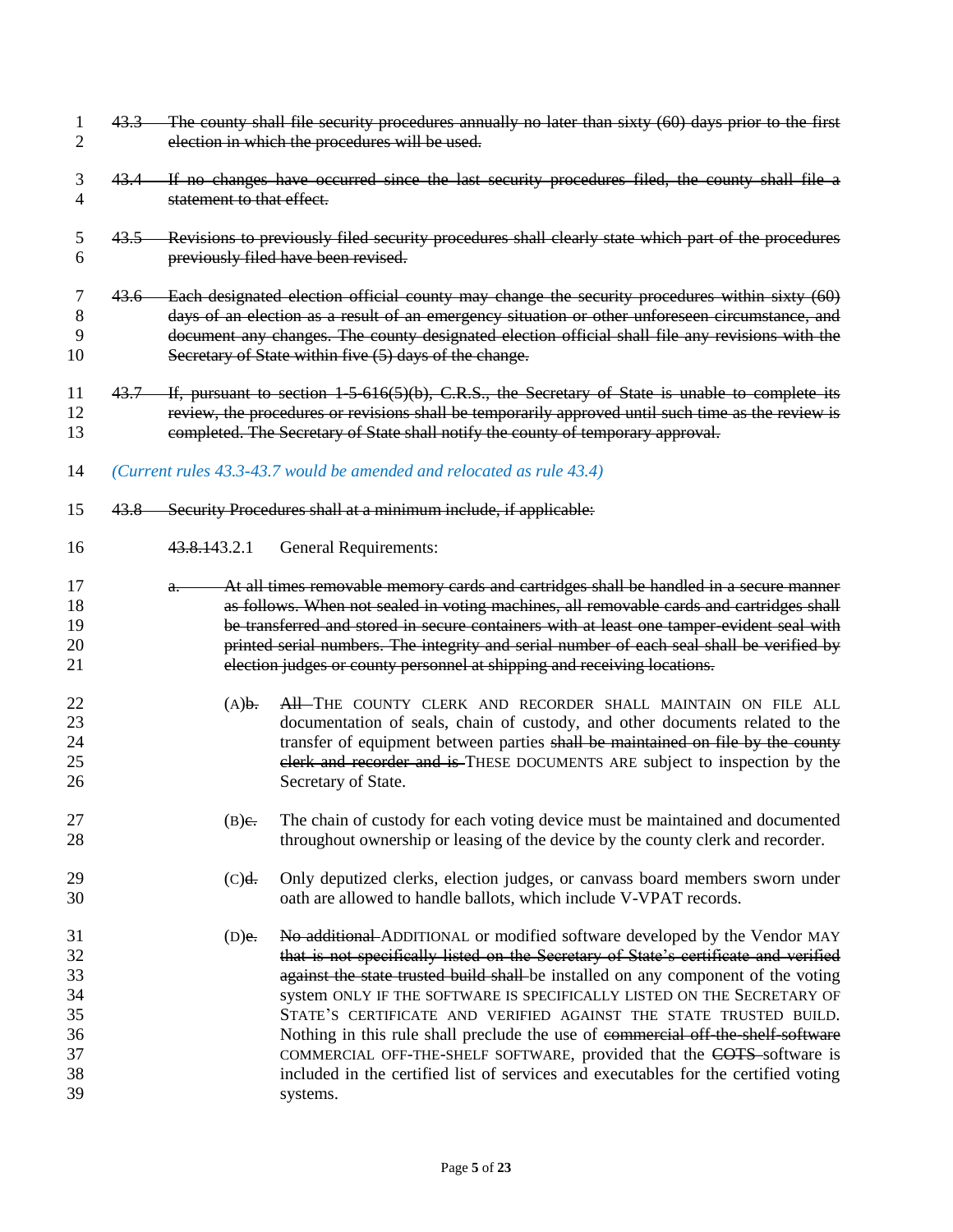| 1<br>$\overline{2}$                                                              | $(E)$ f.     | Any form or log containing "date" means to note the month, calendar day, year,<br>hour, minute, and whether the time is a.m. or p.m.                                                                                                                                                                                            |                                                                                                                                                                                                                                                                                                                                                                                                                                                                                                                                                                                                                                                                                                                                                                                                                                                                                                                                                                                                                               |  |  |
|----------------------------------------------------------------------------------|--------------|---------------------------------------------------------------------------------------------------------------------------------------------------------------------------------------------------------------------------------------------------------------------------------------------------------------------------------|-------------------------------------------------------------------------------------------------------------------------------------------------------------------------------------------------------------------------------------------------------------------------------------------------------------------------------------------------------------------------------------------------------------------------------------------------------------------------------------------------------------------------------------------------------------------------------------------------------------------------------------------------------------------------------------------------------------------------------------------------------------------------------------------------------------------------------------------------------------------------------------------------------------------------------------------------------------------------------------------------------------------------------|--|--|
| 3<br>4<br>5<br>6<br>7                                                            | 43.8.243.2.2 | Physical Locking Mechanisms and Seals. THE COUNTY MUST RECORD THE<br>SERIAL NUMBER OF EVERY SEAL ON THE APPROPRIATE CHAIN-OF-CUSTODY LOG. TWO<br>INDIVIDUALS MUST VERIFY THE SERIAL NUMBER AND SIGN THE LOG. IF A SEAL IS<br>INACCESSIBLE AND CANNOT BE REMOVED, THEN IT IS NOT NECESSARY TO VERIFY THAT<br>SEAL SERIAL NUMBER. |                                                                                                                                                                                                                                                                                                                                                                                                                                                                                                                                                                                                                                                                                                                                                                                                                                                                                                                                                                                                                               |  |  |
| 8<br>9<br>10                                                                     | $(A)$ a.     | DREs. All DRE voting devices shall have industry standard, commercial off the<br>shelf tamper evident seals with printed, unique serial numbers affixed as follows<br>BE SEALED TO MEET THE FOLLOWING REQUIREMENTS:                                                                                                             |                                                                                                                                                                                                                                                                                                                                                                                                                                                                                                                                                                                                                                                                                                                                                                                                                                                                                                                                                                                                                               |  |  |
| 11<br>12<br>13                                                                   |              | $(1)$ i.                                                                                                                                                                                                                                                                                                                        | A seal shall be placed over any removable card or cartridge that is<br>inserted into the unit, or over the slot or door covering the card or<br>cartridge.                                                                                                                                                                                                                                                                                                                                                                                                                                                                                                                                                                                                                                                                                                                                                                                                                                                                    |  |  |
| 14<br>15                                                                         |              | $(2)$ ii.                                                                                                                                                                                                                                                                                                                       | A seal is to be placed over any removable card SLOT or cartridge slot<br>when no card or cartridge is inserted into the unit.                                                                                                                                                                                                                                                                                                                                                                                                                                                                                                                                                                                                                                                                                                                                                                                                                                                                                                 |  |  |
| 16<br>17<br>18<br>19<br>20<br>21<br>22<br>23<br>24<br>25<br>26<br>27<br>28<br>29 |              | $(3)$ iii.                                                                                                                                                                                                                                                                                                                      | Tamper-evident, numbered seals shall be affixed across the seam at<br>which the two sides of the case of the electronic components of the<br>voting unit join, with at least one seal for each of the four sides of the<br>device; except in the instances where the hash value (MD5 or SHA-1) of<br>the firmware or software can be displayed or printed by the device as<br>verified by the State Certification process. In such cases, additional seals<br>for the case are not required. Officials shall produce documentation of<br>the verification of the hash value during Hardware Diagnostics Testing,<br>Pre-Election testing and prior to the Post Election Audit as required in<br>Rule 11 IF THE FIRMWARE OR SOFTWARE HASH VALUE (MD5 OR SHA-1)<br>CANNOT BE VERIFIED, THE COUNTY MUST SEAL THE DRE CASE WITH A<br>SEAL THAT ENSURES THE INTEGRITY OF THE ELECTRONIC COMPONENTS<br>CONTAINED INSIDE. SEALS SHALL BE USED AT EITHER THE SEAMS OF THE<br>CASE OR AT KEY ENTRY POINTS SUCH AS SCREW ACCESS POINTS. |  |  |
| 30<br>31<br>32                                                                   |              |                                                                                                                                                                                                                                                                                                                                 | $(4)$ i. If the voting device contains one or more slots for a flash memory card,<br>THE COUNTY SHALL AFFIX a seal shall be affixed over each flash card or<br>each flash card slot, door, or access panel.                                                                                                                                                                                                                                                                                                                                                                                                                                                                                                                                                                                                                                                                                                                                                                                                                   |  |  |
| 33<br>34                                                                         |              | $(5)y$ .                                                                                                                                                                                                                                                                                                                        | These same procedures also apply to the Judge's Booth Controller (JBC)<br>unit for the Hart InterCivic System.                                                                                                                                                                                                                                                                                                                                                                                                                                                                                                                                                                                                                                                                                                                                                                                                                                                                                                                |  |  |
| 35<br>36                                                                         |              | $(6)$ vi.                                                                                                                                                                                                                                                                                                                       | All seals are to be verified by twoTWO employees or election judges<br>MUST VERIFY ALL SEALS.                                                                                                                                                                                                                                                                                                                                                                                                                                                                                                                                                                                                                                                                                                                                                                                                                                                                                                                                 |  |  |
| 37<br>38<br>39<br>40<br>41<br>42                                                 | (B) <b>.</b> |                                                                                                                                                                                                                                                                                                                                 | V-VPATs. all-ALL V-VPAT units shall be sealed upon verification of no votes<br>having been cast on the paper record prior to being attached to a specific voting<br>device. Seals must be verified as being intact by at least two election judges prior<br>to the start of voting, and at the close of voting. V-VPAT records shall either<br>remain in the V-VPAT canister, or be sealed and secured in a suitable device for<br>protecting privacy or as described in Election Rule 11.                                                                                                                                                                                                                                                                                                                                                                                                                                                                                                                                    |  |  |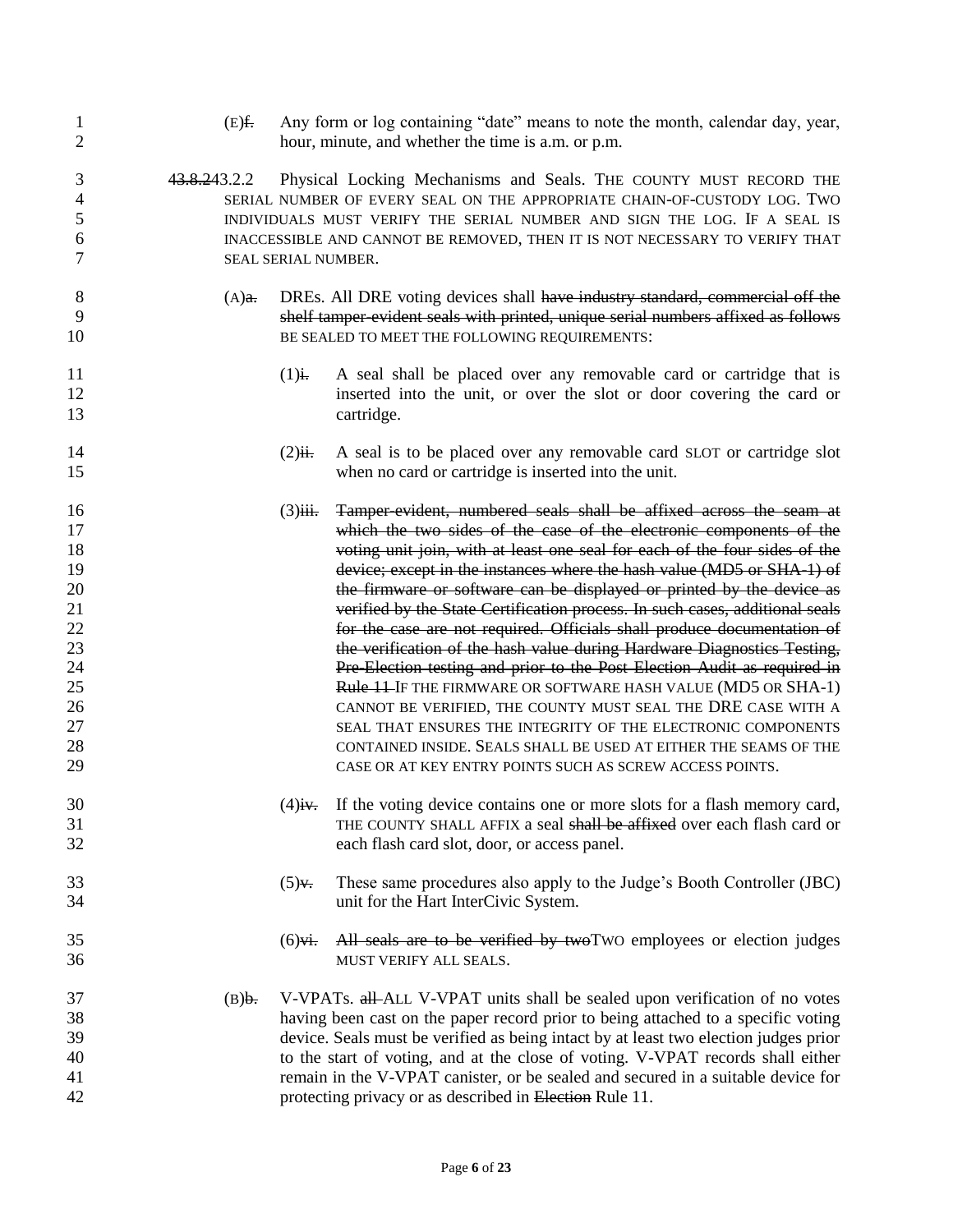| 1<br>$\overline{2}$<br>3               | $(C)$ e.     | Remote or Central-count Optical Scanners. Optical scanners used in a remote or<br>central tabulating location shall have tamper evident seals as follows MEET THE<br>FOLLOWING SEAL REQUIREMENTS: |                                                                                                                                                                                                                                                                                                                                                                                                                                                    |  |
|----------------------------------------|--------------|---------------------------------------------------------------------------------------------------------------------------------------------------------------------------------------------------|----------------------------------------------------------------------------------------------------------------------------------------------------------------------------------------------------------------------------------------------------------------------------------------------------------------------------------------------------------------------------------------------------------------------------------------------------|--|
| 4<br>5                                 |              | $(1)$ i.                                                                                                                                                                                          | A seal is to MUST be placed over each card or cartridge inserted into the<br>unit, or over any door or slot containing the card or cartridge.                                                                                                                                                                                                                                                                                                      |  |
| 6<br>7                                 |              | $(2)$ ii.                                                                                                                                                                                         | A seal is to MUST be placed over each empty card or cartridge slot or<br>door covering the area where the card or cartridge is inserted.                                                                                                                                                                                                                                                                                                           |  |
| 8<br>9<br>10                           |              | $(3)$ ii.                                                                                                                                                                                         | Prior to the start of voting and after the close of voting, TWO EMPLOYEES<br>OR ELECTION JUDGES MUST VERIFY THAT all seals are to be verified as<br>being-intact-by two employees or election judges.                                                                                                                                                                                                                                              |  |
| 11<br>12<br>13                         | (D) <b>d</b> |                                                                                                                                                                                                   | Memory Cards/Cartridges. Each removable card or cartridge shall have a<br>permanent serial number assigned and securely affixed to it. The manufacturer<br>assigned serial number may be utilized for this purpose.                                                                                                                                                                                                                                |  |
| 14<br>15<br>16<br>17<br>18<br>19       | $e-$         |                                                                                                                                                                                                   | The county clerk and recorder shall maintain a written or electronic log that<br>records which card or cartridge and which seal is assigned to each voting unit.<br>The Any breach of control over a card/cartridge or door or slot for a<br>eard/cartridge before an election shall require that the county clerk and recorder<br>be notified and follow the procedures specific to the incident as described in<br>section 43.8.11 of this Rule. |  |
| 20<br>21<br>22<br>23                   |              | (1)                                                                                                                                                                                               | THE COUNTY MUST ASSIGN AND SECURELY AFFIX A PERMANENT SERIAL<br>EACH REMOVABLE CARD<br>OR CARTRIDGE.<br><b>THE</b><br><b>NUMBER</b><br>TO<br>MANUFACTURER ASSIGNED SERIAL NUMBER MAY BE USED FOR THIS<br>PURPOSE.                                                                                                                                                                                                                                  |  |
| 24<br>25<br>26<br>27<br>28<br>29<br>30 |              | (2)                                                                                                                                                                                               | THE COUNTY MUST HANDLE REMOVABLE MEMORY CARDS AND<br>CARTRIDGES IN A SECURE MANNER AT ALL TIMES. ANY REMOVABLE<br>CARD AND/OR CARTRIDGE THAT IS NOT SEALED IN A VOTING MACHINE<br>MUST BE TRANSFERRED AND STORED IN A SECURE CONTAINER WITH AT<br>LEAST ONE SEAL. THE SERIAL NUMBER OF EACH SEAL SHALL BE<br>VERIFIED BY ELECTION JUDGES OR COUNTY PERSONNEL IN THE CHAIN-<br>OF-CUSTODY LOGS UPON DELIVERY AND RECEIPT.                           |  |
| 31<br>32<br>33<br>34<br>35<br>36<br>37 |              | (3)                                                                                                                                                                                               | THE COUNTY CLERK AND RECORDER MUST MAINTAIN A WRITTEN OR<br>ELECTRONIC LOG TO RECORD CARD OR CARTRIDGE SEAL SERIAL<br>NUMBERS AND TRACK SEALS FOR EACH VOTING UNIT. THE COUNTY<br>CLERK AND RECORDER MUST BE NOTIFIED IF CONTROL OF A<br>CARD/CARTRIDGE OR DOOR OR SLOT FOR A CARD/CARTRIDGE IS<br>BREACHED BEFORE AN ELECTION, AND HE/SHE MUST FOLLOW THE<br>PROCEDURES SPECIFIC TO THE INCIDENT OUTLINED IN RULE 43.2.11.                        |  |
| 38                                     | 43.8.343.2.3 |                                                                                                                                                                                                   | Individuals With Access to Keys, Door Codes, and Vault Combinations                                                                                                                                                                                                                                                                                                                                                                                |  |
| 39                                     | (A)43.8.3.1  |                                                                                                                                                                                                   | FOR EMPLOYEES WITH ACCESS TO AREAS ADDRESSED IN RULE 43.2.3(C),                                                                                                                                                                                                                                                                                                                                                                                    |  |
| 40                                     |              |                                                                                                                                                                                                   | THE COUNTY MUST Counties are required to state the EMPLOYEES' TITLES                                                                                                                                                                                                                                                                                                                                                                               |  |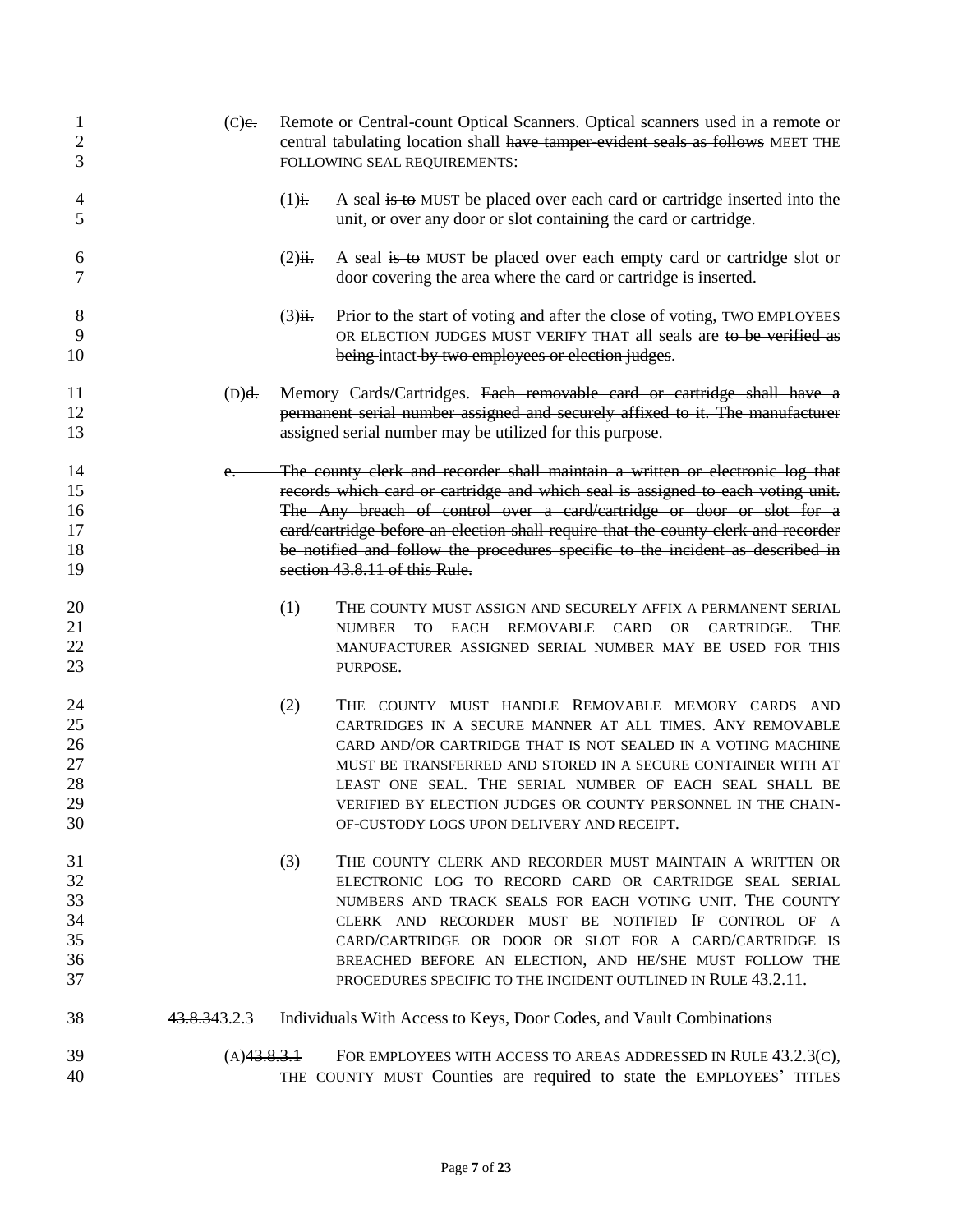| 1<br>2                                       | positions and THE dates of CBI background eheck CHECKS. for employees with<br>access to the areas addressed in this Rule 43.8.3.                                                                                                                                                                                                                                                                                                                            |
|----------------------------------------------|-------------------------------------------------------------------------------------------------------------------------------------------------------------------------------------------------------------------------------------------------------------------------------------------------------------------------------------------------------------------------------------------------------------------------------------------------------------|
| 3<br>4<br>5<br>6                             | (B)43.8.3.2<br>For all counties, THE COUNTY MUST CHANGE ALL use of keypad door<br>codes or locks, vault combinations, computer and server passwords, encryption<br>key codes, and administrator passwords shall be changed at least once per<br>calendar year prior to the first election of the year.                                                                                                                                                      |
| 7                                            | (C)<br><b>EMPLOYEE ACCESS</b>                                                                                                                                                                                                                                                                                                                                                                                                                               |
| 8<br>9<br>10<br>11<br>12<br>13               | (1)<br>THE COUNTY MAY GRANT EMPLOYEES ACCESS Only employees may be<br>given access to such THE codes, combinations, passwords, and encryption<br>keys DESCRIBED IN THIS RULE 43.2.3, pursuant to IN ACCORDANCE WITH<br>the following limitations: Counties may request a variance from the<br>Secretary of State for the requirements set forth in this Rule 43.8.3 only<br>in extreme circumstances.                                                       |
| 14<br>15                                     | 43.8.3.3The requirements for an employee to be given access to a code, combination,<br>password, or encryption key are as follows:                                                                                                                                                                                                                                                                                                                          |
| 16<br>17<br>18<br>19                         | Access to the code, combination, password, or encryption key<br>$(A)$ a.<br>for the storage area for voting equipment and the mail-in ballot<br>counting areas shall be IS restricted to employees as defined in<br>43.1.4.                                                                                                                                                                                                                                 |
| 20<br>21<br>22<br>23                         | Access to the code, combination, password, or encryption key<br>(B) <b>.</b><br>for the mail-in ballot storage area and counting room or<br>tabulation workstations shall be IS restricted to ten $(10)$<br>employees as defined in 43.1.4.                                                                                                                                                                                                                 |
| 24<br>25<br>26                               | $(C)$ e.<br>Except for emergency personnel, no other individuals shall be<br>present in these locations unless supervised by one or more<br>employees as defined in Rule 43.1.4.                                                                                                                                                                                                                                                                            |
| 27<br>28<br>29<br>30<br>31                   | $(I)$ i.<br>Each individual who has access to the central election<br>management system or central tabulator shall have their<br>own unique username and password. No individual shall<br>use any other individual's username or password. Shared<br>accounts shall be ARE prohibited.                                                                                                                                                                      |
| 32<br>33<br>34<br>35<br>36<br>37<br>38<br>39 | The county shall maintain a log of each person who<br>$(II)$ ii.<br>enters the ballot storage room, including the person's<br>name, signature, and date and time of entry. If access to<br>the ballot storage room is controlled by use of key card<br>or similar door access system that is capable of<br>producing a printed paper log including the person's<br>name and date and time of entry, such a log shall meet<br>the requirements of this rule. |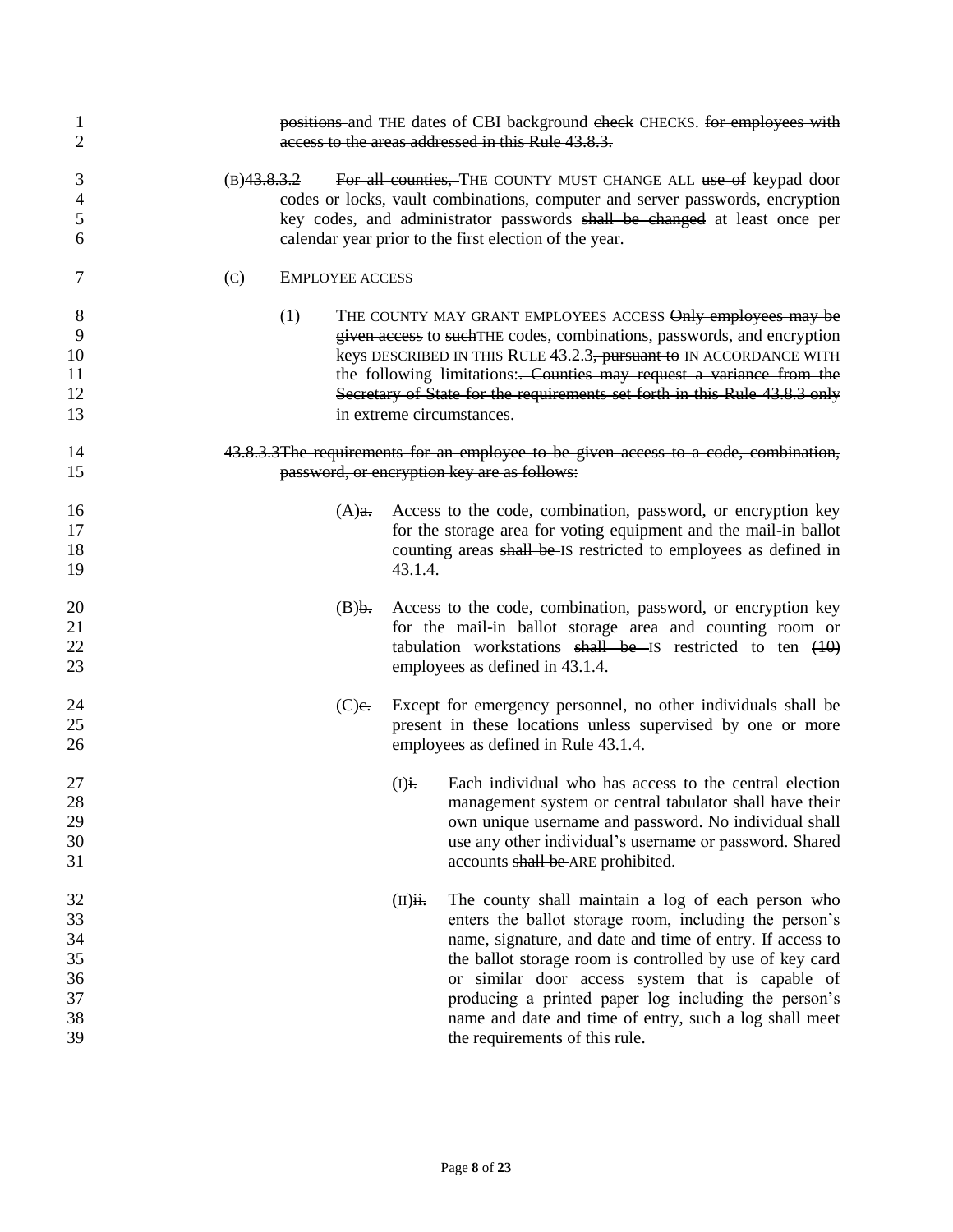| $\mathbf{1}$<br>$\overline{2}$<br>3 |                | (2)<br>IN EXTREME CIRCUMSTANCE, THE COUNTY MAY REQUEST AND THE<br>OF STATE MAY GRANT EXEMPTION FROM<br>SECRETARY<br>THE<br>REQUIREMENTS OUTLINED IN RULE $43.2.3(C)(1)$ . |
|-------------------------------------|----------------|---------------------------------------------------------------------------------------------------------------------------------------------------------------------------|
| 4                                   | $(D)$ 43.8.3.4 | Computer room access shall be IS limited to employees and election                                                                                                        |
| 5                                   |                | judges only, and the delivery of ballots between the preparation room and                                                                                                 |
| 6                                   |                | computer room shall be performed by messengers or runners wearing                                                                                                         |
| 7                                   |                | distinguishing identification.                                                                                                                                            |
| 8                                   | 43.8.443.2.4   | Temperature-controlled Storage.                                                                                                                                           |
| 9                                   |                | 43.8.4.1 Counties THE COUNTY MUST MAINTAIN ALL COMPONENTS OF THE VOTING                                                                                                   |
| 10                                  |                | SYSTEM AND BALLOTS IN A TEMPERATURE-CONTROLLED ENVIRONMENT. THE                                                                                                           |
| 11                                  |                | COUNTY shall attest to the temperature-control settings used with the following                                                                                           |
| 12                                  |                | components of a voting system. Information submitted to the Secretary of State                                                                                            |
| 13                                  |                | shall indicate the specifics for each type of component, as well as the specific                                                                                          |
| 14                                  |                | environment used, which may include, but is not limited to controlled offices,                                                                                            |
| 15                                  |                | controlled vaults, and controlled warehouses. The settings for temperature                                                                                                |
| 16                                  |                | control must be at least the following:                                                                                                                                   |
| 17                                  | $(A)$ a.       | Servers and Workstations. Servers and workstations shall be maintained in a                                                                                               |
| 18                                  |                | temperature controlled environment. THE COUNTY SHALL MAINTAIN THE                                                                                                         |
| 19                                  |                | TEMPERATURE SETTING SO THAT THE MAXIMUM Maximum temperature shall at                                                                                                      |
| 20                                  |                | no time exceeds 90 degrees fahrenheit FAHRENHEIT.                                                                                                                         |
| 21                                  | $(B)$ .        | DREs. DREs shall be maintained in a temperature-controlled environment. THE                                                                                               |
| 22                                  |                | COUNTY SHALL MAINTAIN THE The temperature settings shall be maintained at a                                                                                               |
| 23                                  |                | minimum of 60-50 degrees fahrenheit-FAHRENHEIT and a maximum of 90                                                                                                        |
| 24                                  |                | degrees fahrenheit-FAHRENHEIT.                                                                                                                                            |
| 25                                  | $(C)$ e.       | Optical Scanners. Optical scanners shall be maintained in a temperature-                                                                                                  |
| 26                                  |                | controlled environment. THE COUNTY SHALL MAINTAIN THE temperature settings                                                                                                |
| 27                                  |                | shall be maintained at a minimum of 50 degrees fahrenheit-FAHRENHEIT and a                                                                                                |
| 28                                  |                | maximum of 90 degrees fahrenheit-FAHRENHEIT.                                                                                                                              |
| 29                                  | (D) <b>d</b>   | V-VPAT Records. In addition to the requirements set forth in Rule 11, THE                                                                                                 |
| 30                                  |                | COUNTY SHALL MAINTAIN THE V-VPAT records shall be maintained in a                                                                                                         |
| 31                                  |                | temperature controlled environment. The temperature settings shall be                                                                                                     |
| 32                                  |                | maintained at a minimum of 50 degrees fahrenheit FAHRENHEIT and a maximum                                                                                                 |
| 33                                  |                | of 80 90 degrees fahrenheit-FAHRENHEIT. THE COUNTY SHALL MAINTAIN V-                                                                                                      |
| 34                                  |                | VPAT records shall also be maintained in a dry environment, with storage at                                                                                               |
| 35                                  |                | least 4-FOUR inches above the finished floor, for a period of 25 months following                                                                                         |
| 36                                  |                | the election. The humidity of the environment shall not exceed 80% humidity for                                                                                           |
| 37                                  |                | a period of more than 24 hours. V-VPAT records shall be stored in a manner that                                                                                           |
| 38                                  |                | prevents exposure to light, except as necessary during recounts and audits.                                                                                               |
| 39                                  | $(E)$ e.       | Paper Ballots. THE COUNTY SHALL MAINTAIN P-Paper ballots shall be maintained                                                                                              |
| 40                                  |                | in a dry, humidity-controlled environment. The humidity of the environment                                                                                                |
| 41                                  |                | shall not exceed 80% humidity for a period of more than 24 hours. THE COUNTY                                                                                              |
| 42                                  |                | SHALL STORE Additionally, paper ballots shall be stored at least 4 inches above                                                                                           |
| 43                                  |                | the finished floor, for a period of twenty-five $(25)$ months following the election.                                                                                     |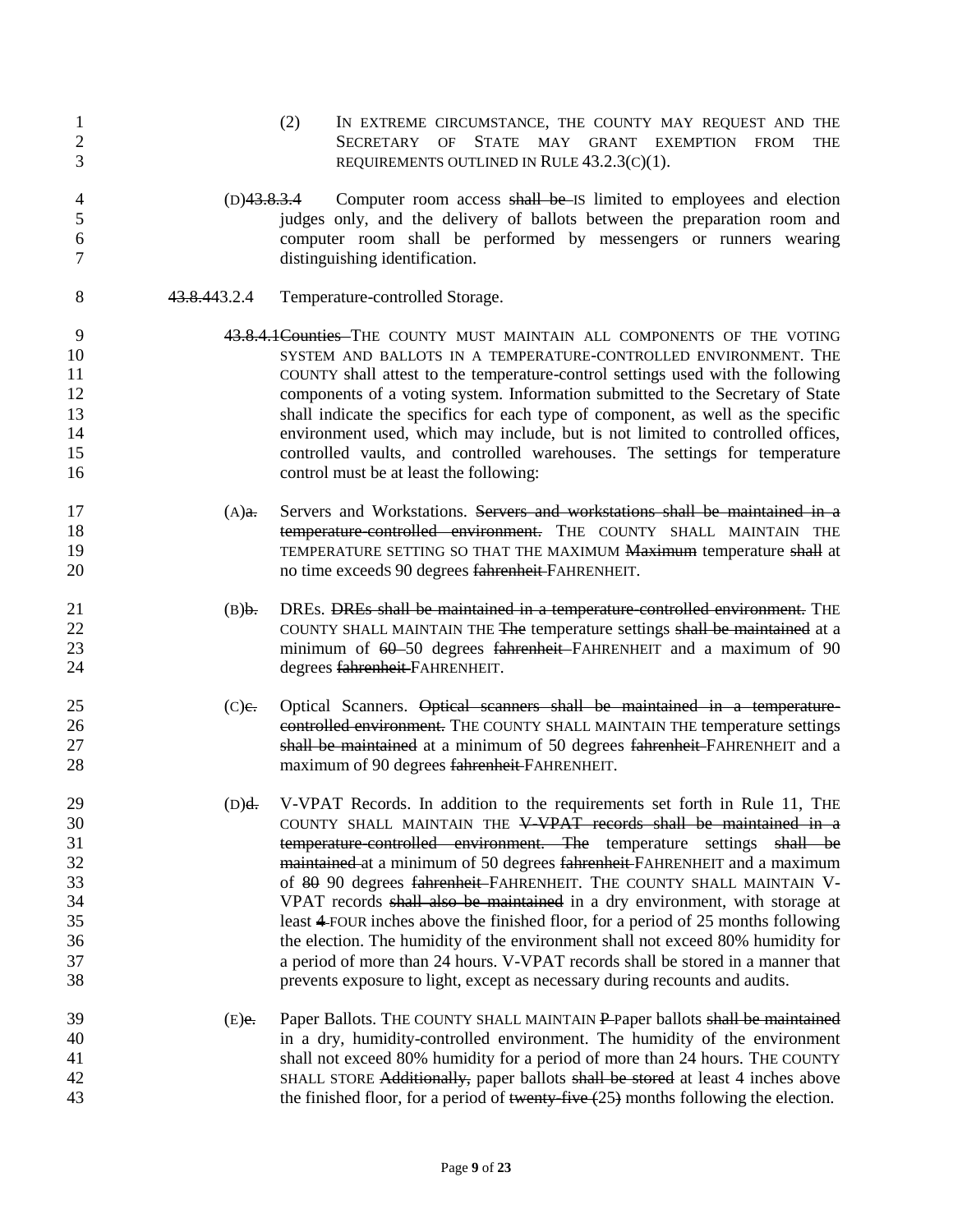| $\mathbf{1}$<br>$\overline{2}$<br>3<br>$\overline{4}$<br>$\mathfrak s$<br>6<br>$\tau$<br>8 | $(F)$ f.     |                              |                       | Video Data Records. THE COUNTY SHALL MAINTAIN ¥ Video data records shall<br>be maintained in a dry, temperature-controlled environment. The humidity of the<br>environment shall not exceed 80% humidity for a period of more than 24 hours.<br>THE COUNTY SHALL MAINTAIN <del>T</del> Temperature settings shall be maintained at a<br>minimum of 40-50 degrees fahrenheit-FAHRENHEIT and a maximum of 80-90<br>degrees fahrenheit-FAHRENHEIT. THE COUNTY SHALL Additionally, STORE video<br>data records shall be stored at least 4 inches above the finished floor, for a period<br>of twenty-five $(25)$ months following the election.                                                                                                                                                                                                                                                                         |
|--------------------------------------------------------------------------------------------|--------------|------------------------------|-----------------------|---------------------------------------------------------------------------------------------------------------------------------------------------------------------------------------------------------------------------------------------------------------------------------------------------------------------------------------------------------------------------------------------------------------------------------------------------------------------------------------------------------------------------------------------------------------------------------------------------------------------------------------------------------------------------------------------------------------------------------------------------------------------------------------------------------------------------------------------------------------------------------------------------------------------|
| 9                                                                                          | 43.8.543.2.5 |                              |                       | Security Cameras or Other Surveillance                                                                                                                                                                                                                                                                                                                                                                                                                                                                                                                                                                                                                                                                                                                                                                                                                                                                              |
| 10<br>11<br>12<br>13<br>14<br>15<br>16<br>17<br>18<br>19<br>20<br>21<br>22                 |              | (A)43.8.5.1<br>requirements: |                       | Unless otherwise instructed, continuous THE COUNTY SHALL MAKE video<br>security surveillance recordings of specified areas shall be made beginning at<br>least sixty (60) days prior to the election and continuing through at least thirty<br>(30) days after the election, unless there is a recount or contest. THE RECORDING<br>SYSTEM SHALL ENSURE THAT RECORDS ARE NOT WRITTEN OVER WHEN THE<br>SYSTEM IS FULL. THE RECORDING SYSTEM SHALL PROVIDE A METHOD TO<br>TRANSFER THE VIDEO RECORDS TO A DIFFERENT RECORDING DEVICE OR TO<br>REPLACE THE RECORDING MEDIA. IF REPLACEABLE MEDIA IS USED THEN THE<br>COUNTY SHALL PROVIDE A PROCESS THAT ENSURES THAT THE MEDIA IS<br>REPLACED OFTEN ENOUGH TO PREVENT PERIODS WHEN RECORDING IS NOT<br>AVAILABLE. If a recount or contest occurs, the recording shall continue through<br>the conclusion of all such activity. The following are the specific minimum |
| 23<br>24<br>25                                                                             |              | (1) <sub>a</sub>             |                       | Counties-IF THE COUNTY HAS 50,000 OR MORE REGISTERED VOTERS,<br>THEN THE COUNTY over 50,000 registered voters shall make continuous<br>video security surveillance recordings of the following areas:                                                                                                                                                                                                                                                                                                                                                                                                                                                                                                                                                                                                                                                                                                               |
| 26<br>27<br>28                                                                             |              |                              | $(A)$ i.              | All areas in which election software is used, including but not<br>limited to programming, downloading memory cards, uploading<br>memory cards, tallying results, and results reporting.                                                                                                                                                                                                                                                                                                                                                                                                                                                                                                                                                                                                                                                                                                                            |
| 29<br>30<br>31<br>32<br>33<br>34<br>35                                                     |              |                              | $(B)$ ii.             | All areas used for processing mail-in ballots, including but not<br>limited to areas used for Signature Verification, tabulation, or<br>storage of voted ballots beginning at least thirty-five (35) days<br>prior to the election and continuing through at least thirty $(30)$<br>days after the election, unless there is a recount or contest. If a<br>recount or contest occurs, the recording shall continue through<br>the conclusion of all such activity.                                                                                                                                                                                                                                                                                                                                                                                                                                                  |
| 36                                                                                         |              |                              | $(C)$ <del>iii.</del> | The storage area for all voting equipment.                                                                                                                                                                                                                                                                                                                                                                                                                                                                                                                                                                                                                                                                                                                                                                                                                                                                          |
| 37<br>38<br>39                                                                             |              | $(2)$ .                      |                       | IF THE COUNTY HAS FEWER THAN Counties under 50,000 registered<br>voters THEN THE COUNTY shall make continuous video security<br>surveillance recordings of the following areas:                                                                                                                                                                                                                                                                                                                                                                                                                                                                                                                                                                                                                                                                                                                                     |
| 40<br>41<br>42                                                                             |              |                              | $\frac{1}{1}$         | All ALL areas in which election software is used, including but<br>not limited to programming, downloading memory cards,<br>uploading memory cards, tallying results, and results reporting.                                                                                                                                                                                                                                                                                                                                                                                                                                                                                                                                                                                                                                                                                                                        |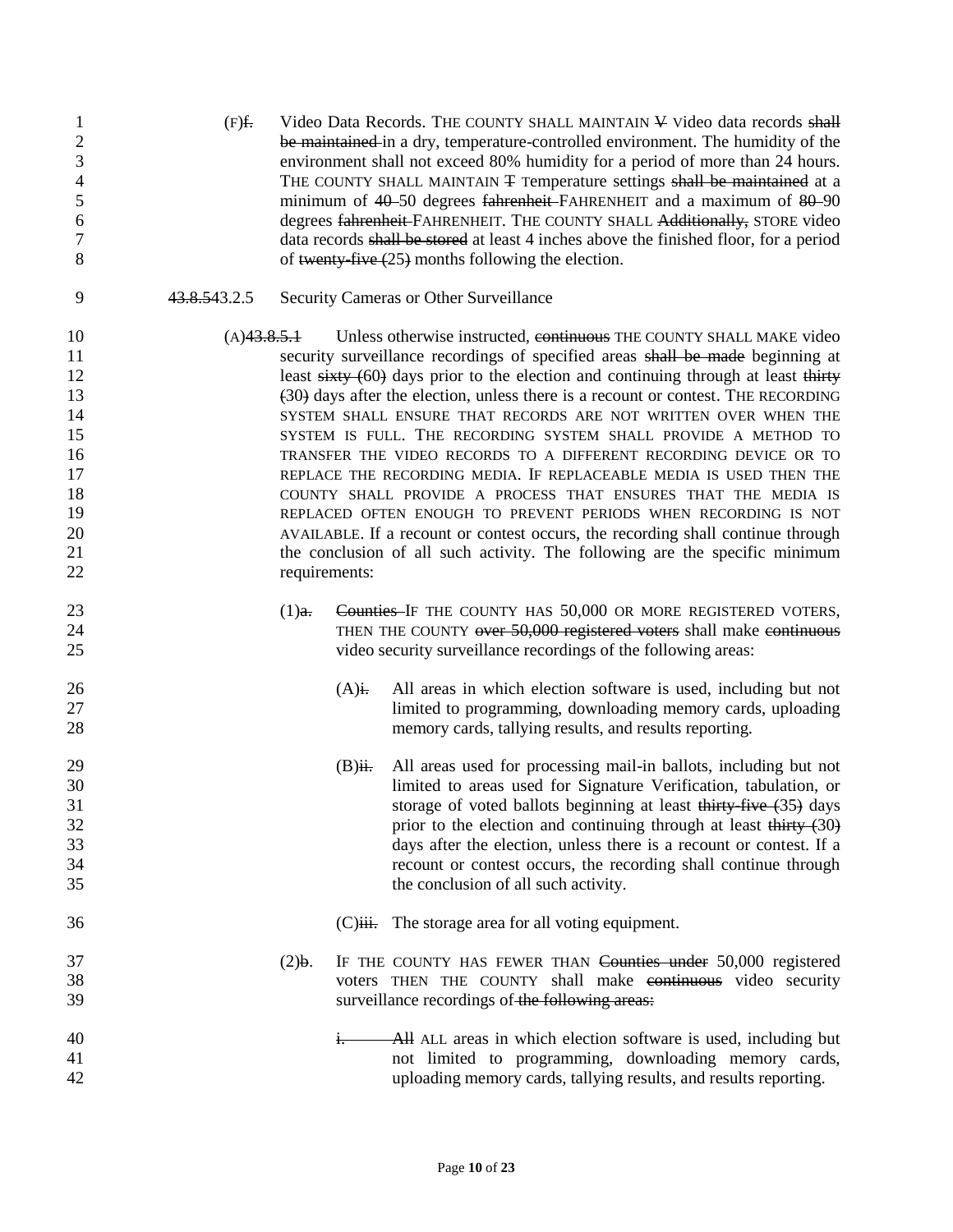- 43.8.643.2.6 Equipment Maintenance Procedures.
- 2 43.8.6.1 4 addition to the requirements for voting systems specified in Rule 11, the COUNTY SHALL ADHERE TO THE following minimum standards shall be adhered 4 to:
- 5 (A)a. THE COUNTY SHALL STORE A All equipment shall be stored throughout the year with serially-numbered, tamper-evident seals over the memory card slots for each device. The county shall maintain a log of the seals used for each device consistent to the logs used for tracking Election Day seals.
- (B)b. For equipment being sent to the vendor for offsite repairs/replacements, the county must maintain a log file for the device that shall contain the following: the model number, serial number, and the type of device; the firmware version; the software version (as applicable); date of submission to the vendor.
- 13 (C)e. For equipment receiving maintenance on-site by the vendor, the county shall verify that a CBI background check has been conducted on all vendor personnel with access to any component of the voting system. THE COUNTY MUST UPDATE 16 AND MAINTAIN CBI information shall be updated and maintained on file annually. Additionally, AN EMPLOYEE SHALL ESCORT the vendor's representative 18 shall be escorted at all times by an employee while on-site. At no time shall the voting system vendor have access to any component of the voting system without supervision by an employee.
- (D)d. Upon completion of any maintenance, the county shall verify or reinstate the 22 trusted build and conduct a full acceptance test of equipment that shall, at a minimum, include the Hardware Diagnostics test, as indicated in Rule 11, and 24 conduct a mock election in which an employee shall cast a minimum of FIVE ten (10) ballots on the device to ensure tabulation of votes is working correctly. All documentation of results of the acceptance testing shall be maintained on file with the specific device.
- 28 (E)e. The Secretary of State shall be required to MAY WILL ANNUALLY inspect the 29 counties<sup>2</sup> country<sup>2</sup> maintenance records on a randomly selected one percent (1%) of all voting devices in possession of the counties throughout the state in even-numbered years, and to inspect the maintenance records on a randomly selected five percent (5%) of all voting devices in possession of the counties throughout the state in odd-numbered years BASIS.
- 

43.8.743.2.7 Transportation of Equipment, MEMORY CARDS, Ballot Boxes, and Ballots

- (A)43.8.7.1 Counties are required to THE COUNTY SHALL submit detailed plans to the Secretary of State prior to an election regarding the transportation of equipment and ballots both to remote voting sites and back to the central elections office or storage facility. While transportation of equipment may be handled in a multitude 39 of methods, the following standards shall be followed APPLY when transporting voting equipment to the voting location:
- (1)a. Transportation by County Personnel. County personnel shall at all times 42 display a badge or other identification provided by the County. Two (2)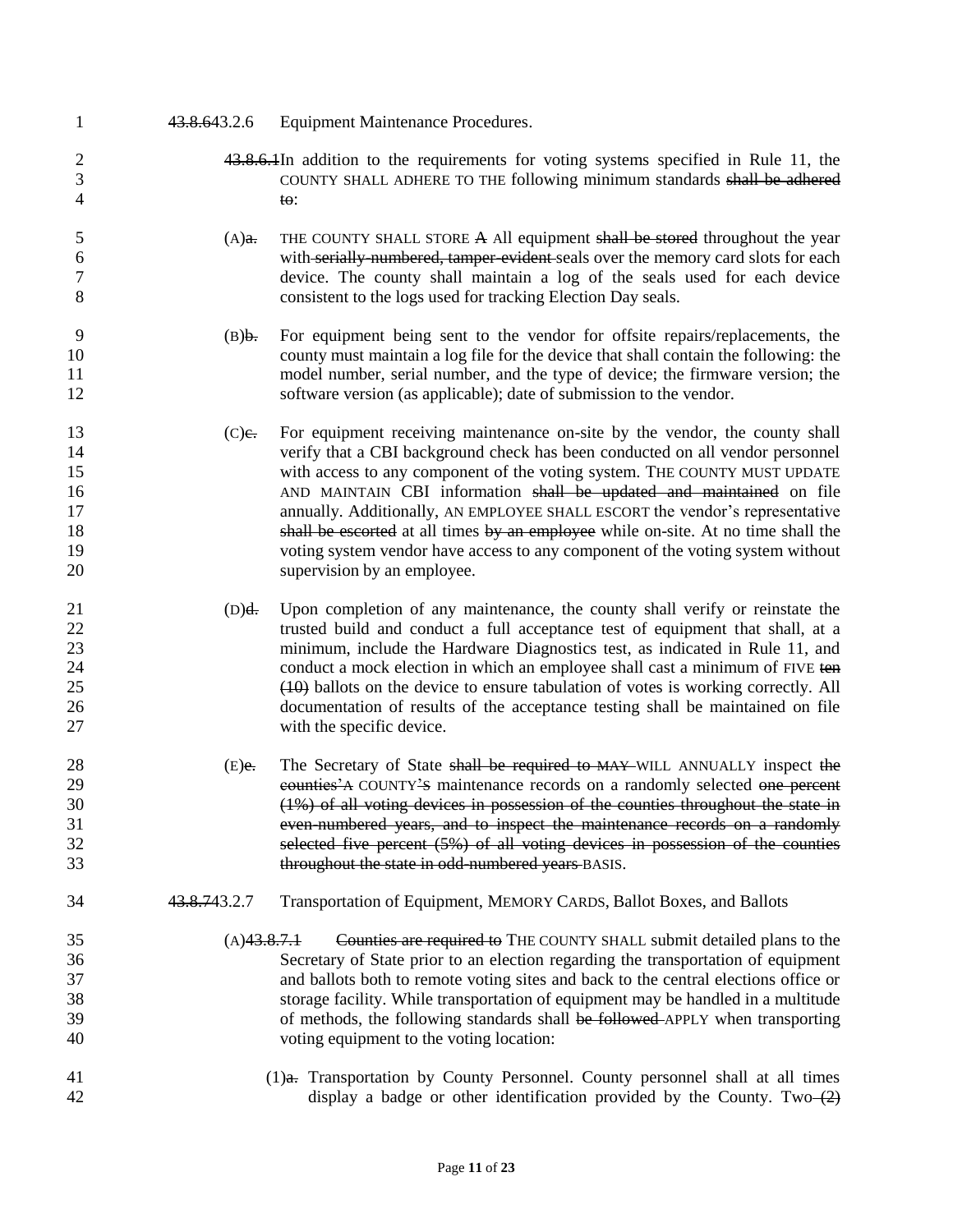| $\mathbf{1}$<br>$\mathbf{2}$<br>$\mathfrak{Z}$ |                | signatures and date of employees shall be ARE required at the departure<br>location verifying that the equipment, including memory card or cartridge, is<br>sealed to prevent tampering. Upon delivery of equipment, at least two $\left(2\right)$ |
|------------------------------------------------|----------------|----------------------------------------------------------------------------------------------------------------------------------------------------------------------------------------------------------------------------------------------------|
| $\overline{4}$                                 |                | employees or election judges shall verify that all seals are intact and that the                                                                                                                                                                   |
| $\mathfrak{S}$                                 |                | serial numbers on the seals agree with those on the seal-tracking-CHAIN-OF-                                                                                                                                                                        |
| 6                                              |                | CUSTODY log, and sign and date the seal-tracking-CHAIN-OF-CUSTODY log. If                                                                                                                                                                          |
| $\boldsymbol{7}$                               |                | there is any evidence of possible tampering with a seal, or if the serial                                                                                                                                                                          |
| 8                                              |                | numbers do not agree, they shall immediately notify the county clerk and                                                                                                                                                                           |
| 9                                              |                | recorder who shall follow the procedures specific to the incident as described                                                                                                                                                                     |
| 10                                             |                | in section 43.8.11 of this Rule 43.2.11.                                                                                                                                                                                                           |
| 11                                             |                | (2) <b>b.</b> Transportation by Election Judges. Election judges that are receiving                                                                                                                                                                |
| 12                                             |                | equipment from county personnel shall inspect all components of voting                                                                                                                                                                             |
| 13                                             |                | devices and verify the specific numbers by signature and date on the seal-                                                                                                                                                                         |
| 14                                             |                | tracking CHAIN-OF-CUSTODY log for the device. The election judge receiving                                                                                                                                                                         |
| 15                                             |                | the equipment shall request two $(2)$ election judges at the voting location to                                                                                                                                                                    |
| 16                                             |                | inspect the devices and to sign and date the seal-tracking-CHAIN-OF-CUSTODY                                                                                                                                                                        |
| 17                                             |                | log indicating that all seals are intact and that the serial numbers on the seals                                                                                                                                                                  |
| 18                                             |                | agree with those on the seal-tracking log. If there is any evidence of possible                                                                                                                                                                    |
| 19                                             |                | tampering with a seal, or if the serial numbers do not agree, they shall                                                                                                                                                                           |
| 20                                             |                | immediately notify the county clerk and recorder who shall follow the                                                                                                                                                                              |
| 21                                             |                | procedures specific to the incident as described in section 43.8.11 of this                                                                                                                                                                        |
| 22                                             |                | Rule 43.2.11.                                                                                                                                                                                                                                      |
| 23                                             |                | (3) e. Transportation by Contract. Counties A COUNTY electing to contract the                                                                                                                                                                      |
| 24                                             |                | delivery of equipment to remote voting locations shall perform CBI                                                                                                                                                                                 |
| 25                                             |                | background checks on the specific individuals who will be delivering the                                                                                                                                                                           |
| 26                                             |                | equipment. Two $(2)$ employees or election judges shall verify, sign, and date                                                                                                                                                                     |
| 27                                             |                | the seal-tracking CHAIN-OF-CUSTODY log upon release of the equipment to                                                                                                                                                                            |
| 28                                             |                | the individuals INDIVIDUAL(S) delivering the equipment. Two $(2)$ other                                                                                                                                                                            |
| 29                                             |                | employees or election judges shall verify, sign, and date the seal-tracking                                                                                                                                                                        |
| 30                                             |                | CHAIN-OF-CUSTODY log after the equipment has been delivered, and prior to                                                                                                                                                                          |
| 31                                             |                | the opening of the polls. If there is any evidence of possible tampering with a                                                                                                                                                                    |
| 32                                             |                | seal, or if the serial numbers do not agree, they shall immediately notify the                                                                                                                                                                     |
| 33                                             |                | county clerk and recorder who shall follow the procedures specific to the                                                                                                                                                                          |
| 34                                             |                | incident as described in section 43.8.11 of this Rule 43.2.11.                                                                                                                                                                                     |
| 35                                             | $(B)$ 43.8.7.2 | The following standards shall be followed when STANDARDS FOR                                                                                                                                                                                       |
| 36                                             |                | transporting voting equipment TO AND from the voting location:                                                                                                                                                                                     |
| 37                                             |                | $(1)$ a. If REQUIRED PROCEDURES IF memory cards or cartridges are to be removed                                                                                                                                                                    |
| 38                                             |                | from voting devices at remote voting locations, the following procedures are                                                                                                                                                                       |
| 39                                             |                | to be followed:                                                                                                                                                                                                                                    |
| 40                                             |                | Before removing a memory card or cartridge, two $\left(2\right)$ election<br>$(A)$ i.                                                                                                                                                              |
| 41                                             |                | judges shall inspect and verify that all seals on the device are                                                                                                                                                                                   |
| 42                                             |                | intact and that the serial numbers on the seals agree with those                                                                                                                                                                                   |
| 43                                             |                | listed on the seal-tracking CHAIN-OF-CUSTODY log. Both election                                                                                                                                                                                    |
| 44                                             |                | judges shall sign and date the seal-tracking CHAIN-OF-CUSTODY                                                                                                                                                                                      |
| 45                                             |                | log prior to breaking the seal. If there is any evidence of possible                                                                                                                                                                               |
| 46                                             |                | tampering with a seal, or if the serial numbers do not agree, they                                                                                                                                                                                 |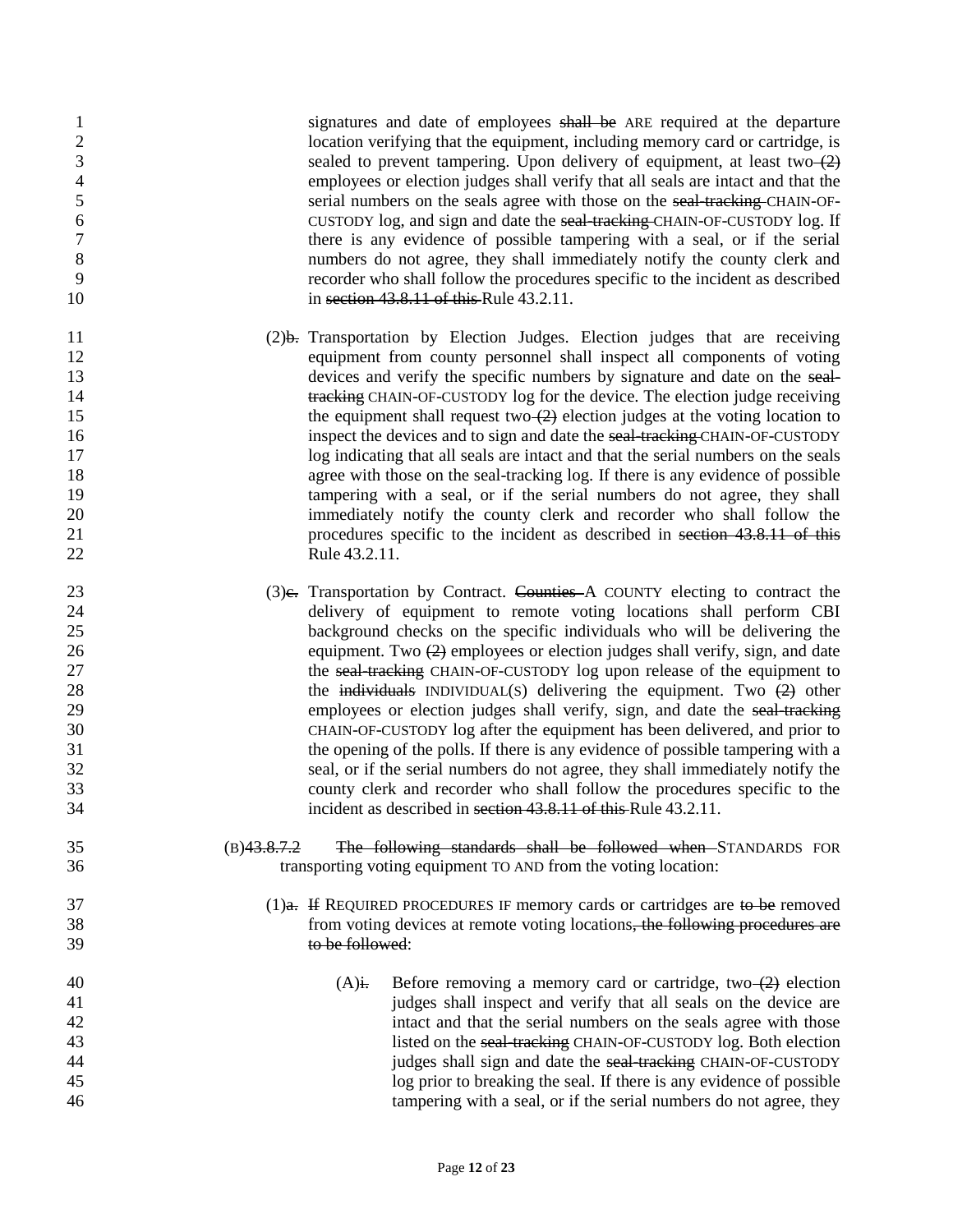| 1<br>$\mathbf{2}$<br>3                                         |           | shall immediately notify the county clerk and recorder who shall<br>follow the procedures specific to the incident as described in<br>section 43.8.11 of this Rule 43.2.11.                                                                                                                                                                                                                                                                                                                                                                                                                                                                             |
|----------------------------------------------------------------|-----------|---------------------------------------------------------------------------------------------------------------------------------------------------------------------------------------------------------------------------------------------------------------------------------------------------------------------------------------------------------------------------------------------------------------------------------------------------------------------------------------------------------------------------------------------------------------------------------------------------------------------------------------------------------|
| $\overline{4}$<br>$\overline{5}$<br>$\boldsymbol{6}$<br>$\tau$ | $(B)$ ii. | Election judges shall place the memory cards or cartridges in a<br>sealable transfer case that shall be sealed with at least one $(1)$<br>seal. Additional seal logs shall be maintained for the transfer<br>case of the memory cards or cartridges.                                                                                                                                                                                                                                                                                                                                                                                                    |
| 8<br>9<br>10                                                   |           | (C) iii. Election judges shall place new seals over the empty memory<br>card/cartridge slot and/or door and document the seal numbers<br>used.                                                                                                                                                                                                                                                                                                                                                                                                                                                                                                          |
| 11<br>12<br>13<br>14<br>15<br>16<br>17<br>18<br>19<br>20       |           | (D)iv. At least two $\left(2\right)$ county personnel or election judges shall<br>accompany the transfer case containing the memory<br>card/cartridge to the drop off location. Seal integrity and serial<br>numbers will be verified, and logs will be signed and dated by<br>election judges receiving the equipment. If there is any evidence<br>of possible tampering with a seal, or if the serial numbers do not<br>agree, the county personnel or election judges shall immediately<br>notify the county clerk and recorder who shall follow the<br>procedures specific to the incident as described in section<br>43.8.11 of this Rule 43.2.11. |
| 21<br>22<br>23<br>24<br>25<br>26<br>27                         | $(E)$ .   | County personnel or election judges transporting secured voting<br>equipment must maintain chain of custody CHAIN-OF-CUSTODY<br>logs-and seal-tracking logs. If there is any evidence of possible<br>tampering with a seal, or if the serial numbers do not agree, they<br>shall immediately notify the county clerk and recorder who shall<br>follow the procedures specific to the incident as described in<br>section 43.8.11 of this Rule 43.2.11.                                                                                                                                                                                                  |
| 28<br>29                                                       |           | $(2)$ b. If REQUIRED PROCEDURES IF devices are to be delivered with memory<br>cards/cartridges intact, the following procedures shall be followed:                                                                                                                                                                                                                                                                                                                                                                                                                                                                                                      |
| 30<br>31<br>32<br>33<br>34<br>35<br>36<br>37                   |           | $(A)$ i. Two- $(2)$ county personnel or election judges shall verify that all<br>seals are intact at the close of polls. Election judges shall sign the<br>seal-tracking-CHAIN-OF-CUSTODY log with such indication. If<br>there is any evidence of possible tampering with a seal, or if the<br>serial numbers do not agree, they shall immediately notify the<br>county clerk and recorder who shall follow the procedures<br>specific to the incident as described in section 43.8.11 of this<br>Rule 43.2.11.                                                                                                                                        |
| 38<br>39<br>40<br>41<br>42<br>43                               | $(B)$ ii. | At least two $(2)$ county personnel or election judges shall<br>accompany the secured equipment to the drop-off location. Seals<br>will be verified, and logs will be signed and dated by the county<br>election official receiving the equipment. If there is any evidence<br>of possible tampering with a seal, or if the serial numbers do not<br>agree, they shall immediately notify the county clerk and                                                                                                                                                                                                                                          |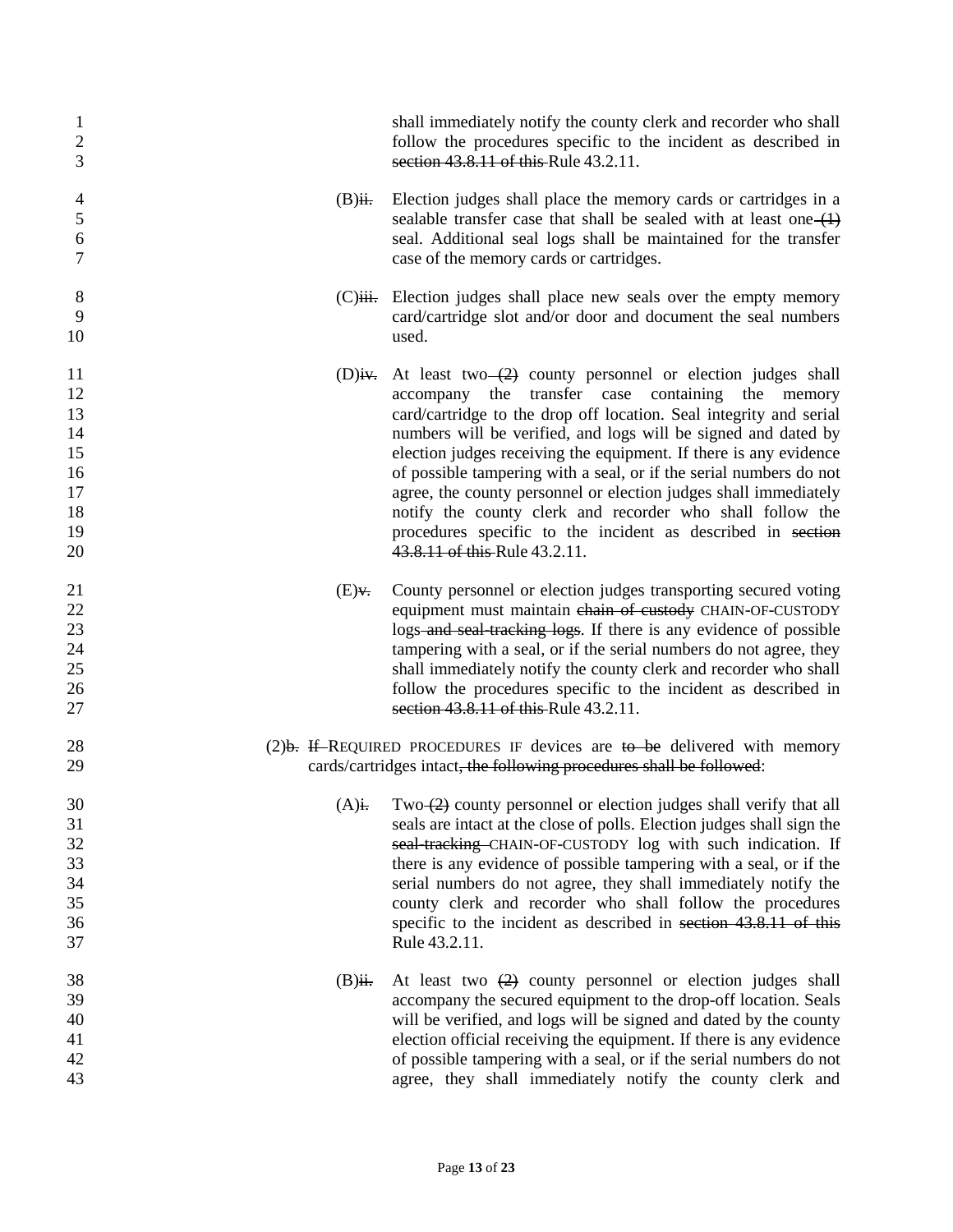| 1<br>$\overline{2}$                    |     |                          | recorder who shall follow the procedures specific to the incident<br>as described in section 43.8.11 of this Rule 43.2.11.                                                                                                                                                                                                                                                                                                                                                        |
|----------------------------------------|-----|--------------------------|-----------------------------------------------------------------------------------------------------------------------------------------------------------------------------------------------------------------------------------------------------------------------------------------------------------------------------------------------------------------------------------------------------------------------------------------------------------------------------------|
| 3<br>$\overline{4}$<br>5               |     |                          | (C) iii. Upon confirmation that the seals are intact and bear the correct<br>numbers, the memory card or cartridge shall be removed and<br>uploaded into the central count system.                                                                                                                                                                                                                                                                                                |
| 6<br>7<br>8                            |     |                          | $(D)$ iv. Election judges shall secure the equipment by placing a tamper-<br>evident seal over the memory card slot and by updating the<br>documentation to reflect the new seal numbers NUMBER(S).                                                                                                                                                                                                                                                                               |
| 9                                      | (C) |                          | REQUIRED PROCEDURES FOR TRANSPORTATION:                                                                                                                                                                                                                                                                                                                                                                                                                                           |
| 10<br>11<br>12<br>13<br>14             |     | (1)                      | ALL BALLOT BOXES THAT CONTAIN VOTED BALLOTS SHALL BE SEALED<br>SO THAT NO PERSON CAN ACCESS THE BALLOTS WITHOUT BREAKING A<br>SEAL. THE ELECTION JUDGES SHALL RECORD ALL SEALS IN THE CHAIN-<br>OF-CUSTODY LOG AND TWO ELECTION JUDGES SHALL SIGN THE LOG TO<br>INDICATE THAT THE REQUIRED SEALS ARE INTACT.                                                                                                                                                                      |
| 15<br>16<br>17                         |     | (2)                      | TWO ELECTION JUDGES SHALL ACCOMPANY ALL BALLOT BOXES THAT<br>CONTAIN VOTED BALLOTS AT ALL TIMES, EXCEPT WHEN THE BALLOT<br>BOX IS LOCATED IN A VAULT OR SECURE PHYSICAL LOCATION.                                                                                                                                                                                                                                                                                                 |
| 18<br>19<br>20<br>21<br>22             | (D) |                          | THE COUNTY MAY PICK UP BALLOTS FROM POLLING PLACES AS OFTEN AS<br>NEEDED ON ELECTION DAY. COMPLETING THE CHAIN-OF-CUSTODY LOGS<br>REQUIRED BY THIS RULE FOR EACH BALLOT BOX IS SUFFICIENT TO<br>SUBSTANTIALLY COMPLY WITH THE BALLOT BOX EXCHANGE REQUIREMENTS IN<br><b>SECTION 1-7-305, C.R.S.</b>                                                                                                                                                                               |
| 23<br>24                               |     | current Rule 27.8)       | (New rule $43.2.7(d)$ would replace the written plan for alternate counting method in                                                                                                                                                                                                                                                                                                                                                                                             |
| 25                                     |     | 43.2.8 CONTINGENCY PLANS |                                                                                                                                                                                                                                                                                                                                                                                                                                                                                   |
| 26                                     |     |                          | (A)43.8.8 Emergency Contingency Plans for Voting Equipment and Voting Locations                                                                                                                                                                                                                                                                                                                                                                                                   |
| 27<br>28<br>29<br>30<br>31<br>32<br>33 |     | (1)43.8.8.1              | All remote devices used in an election shall have sufficient<br>battery backup for at least two $(2)$ hours of use. If this requirement is met<br>by reliance on the internal battery of the voting device, then the county<br>clerk and recorder shall verify that all batteries are fully charged and in<br>working order prior to the opening of polls at the voting location. This<br>requirement also can be met with the purchase of third-party battery<br>backup systems. |
| 34<br>35<br>36<br>37<br>38<br>39<br>40 |     | (2)43.8.8.2              | In the event of a serious or catastrophic equipment failure or<br>equipment being removed from service at one or more polling locations,<br>or there is not adequate backup equipment to meet the requirements of<br>Section SECTION 1-5-501, C.R.S., the county clerk and recorder shall<br>contact NOTIFY the Secretary of State for authorization to use THAT<br>provisional ballots or mail-in ballots ARE BEING USED as an emergency<br>voting method.                       |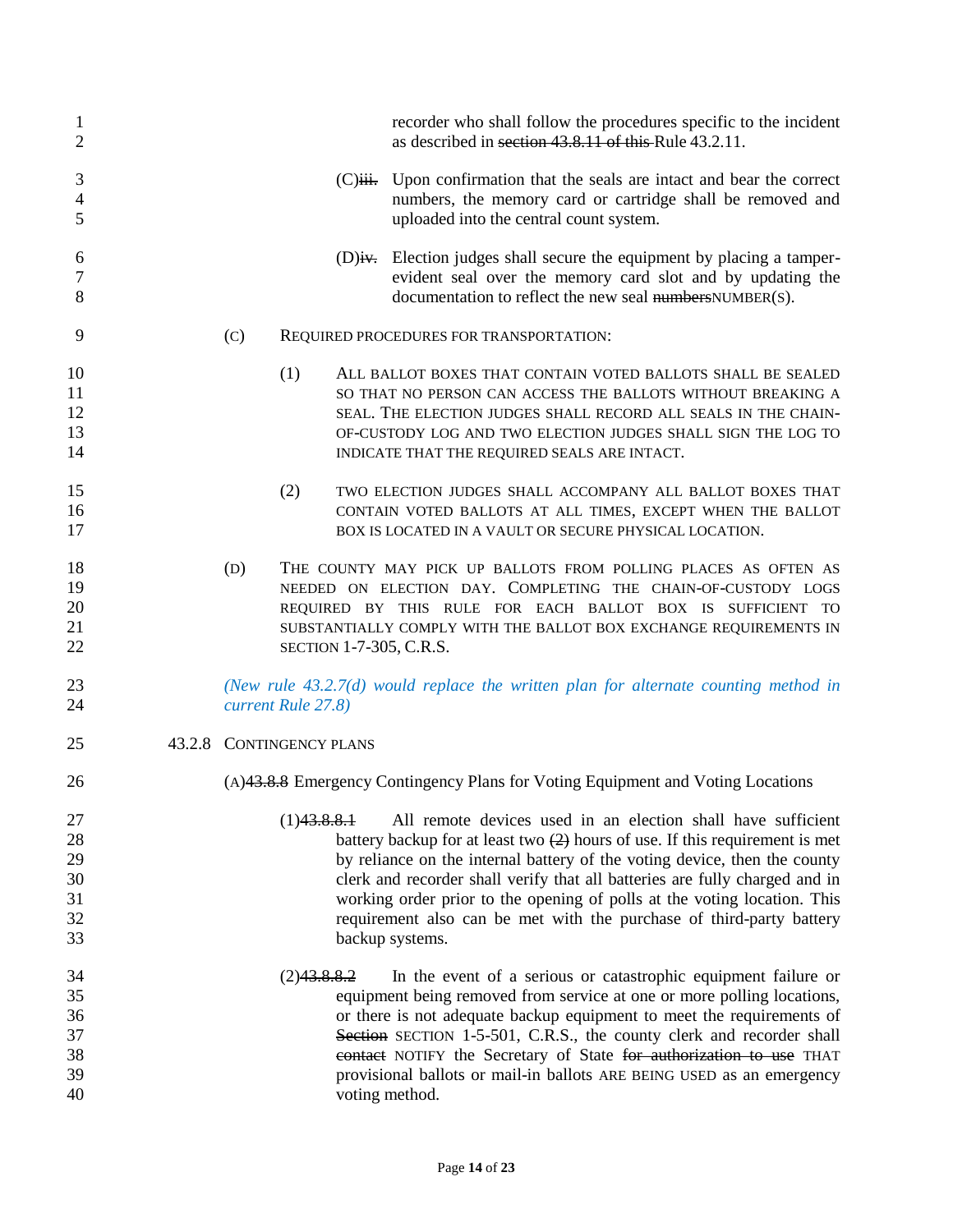| 1<br>$\overline{2}$                                | (B)                       | A SECTION ENTITLED "CONTINGENCY PLAN" MUST BE FILED WITH THE SECURITY<br>PLAN AND MUST INCLUDE THE FOLLOWING:                                                                                                                                                                                                                                                                                                                                                                                                                                                                                                                                   |  |
|----------------------------------------------------|---------------------------|-------------------------------------------------------------------------------------------------------------------------------------------------------------------------------------------------------------------------------------------------------------------------------------------------------------------------------------------------------------------------------------------------------------------------------------------------------------------------------------------------------------------------------------------------------------------------------------------------------------------------------------------------|--|
| 3<br>$\overline{4}$<br>5                           | (1)                       | EVACUATION PROCEDURES FOR EMERGENCY SITUATIONS INCLUDING<br>FIRE, BOMB THREAT, CIVIL UNREST, AND ANY OTHER EMERGENCY<br>SITUATIONS IDENTIFIED BY THE DESIGNATED ELECTION OFFICIAL;                                                                                                                                                                                                                                                                                                                                                                                                                                                              |  |
| 6<br>7<br>$\,8\,$<br>9                             | (2)                       | BACK UP PLANS FOR EMERGENCY SITUATIONS INCLUDING FIRE, SEVERE<br>WEATHER, BOMB THREAT, CIVIL UNREST, ELECTRICAL BLACKOUT,<br>EQUIPMENT FAILURE, AND ANY OTHER EMERGENCY SITUATIONS<br>IDENTIFIED BY THE DESIGNATED ELECTION OFFICIAL;                                                                                                                                                                                                                                                                                                                                                                                                           |  |
| 10                                                 | (3)                       | AN EMERGENCY CHECKLIST FOR ELECTION JUDGES; AND                                                                                                                                                                                                                                                                                                                                                                                                                                                                                                                                                                                                 |  |
| 11<br>12                                           | (4)                       | A LIST OF EMERGENCY CONTACT NUMBERS PROVIDED TO ELECTION<br>JUDGES.                                                                                                                                                                                                                                                                                                                                                                                                                                                                                                                                                                             |  |
| 13<br>14                                           | 43.2.8(b)                 | (Current rule 43.10 would be amended and relocated to this proposed new rule                                                                                                                                                                                                                                                                                                                                                                                                                                                                                                                                                                    |  |
| 15                                                 | 4 <del>3.8.9</del> 43.2.9 | Internal Controls for the Voting System                                                                                                                                                                                                                                                                                                                                                                                                                                                                                                                                                                                                         |  |
| 16<br>17<br>18                                     | (A)43.8.9.1               | In addition to the access controls discussed in section 43.8.3 of this Rule<br>43.2.1(C), counties are required to THE COUNTY SHALL change all passwords and<br>limit access to the following areas:                                                                                                                                                                                                                                                                                                                                                                                                                                            |  |
| 19<br>20<br>21<br>22                               |                           | $(1)$ a. Software. THE COUNTY SHALL CHANGE A-All software passwords shall be<br>changed once per calendar year prior to the first election. This includes any<br>boot or startup passwords in use, as well as any administrator and user<br>passwords and remote device passwords.                                                                                                                                                                                                                                                                                                                                                              |  |
| 23<br>24<br>25<br>26<br>27                         |                           | (2) <b>b.</b> Hardware. THE COUNTY SHALL CHANGE A ALL hardware passwords shall be<br>changed once per calendar year prior to the first election. This includes any<br>encryption keys, key card tools, supervisor codes, poll worker passwords on<br>smart cards, USB keys, tokens, and voting devices themselves as it applies to<br>the specific system.                                                                                                                                                                                                                                                                                      |  |
| 28<br>29<br>30<br>31<br>32<br>33<br>34<br>35<br>36 |                           | (3) e. Password Management. THE COUNTY SHALL LIMIT A ACCESS to the<br>administrative passwords to the election management software shall be<br>$Hinitial$ to two $(2)$ employees. THE COUNTY SHALL LIMIT A-ACCESS to<br>passwords for all components of the election software and hardware shall be<br>limited to two $(2)$ employees. THE COUNTY MAY PROVIDE A-AN additional<br>ten $(10)$ employees may have WITH access to the administrative passwords<br>for the software components, and an additional ten $(10)$ -employees may have<br>WITH access to the administrative passwords for the hardware components of<br>the voting system. |  |
| 37<br>38<br>39                                     |                           | (4) <del>d.</del> Internet Access. THE COUNTY MUST NEVER CONNECT At no time shall any<br>component of the voting system be connected, directly or indirectly, to the<br>Internet.                                                                                                                                                                                                                                                                                                                                                                                                                                                               |  |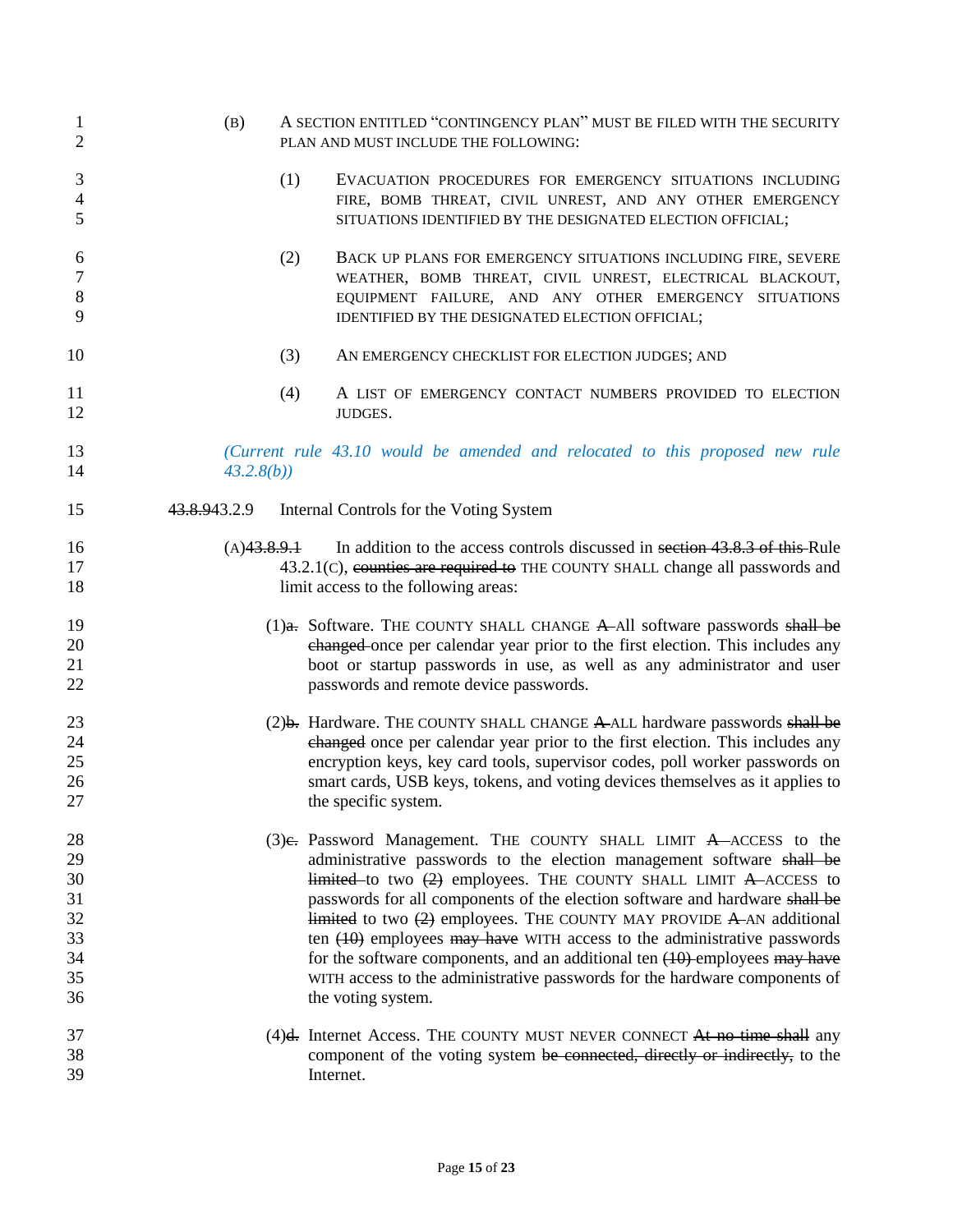| 1                                      | (E)e. Modem Transmission. THE COUNTY MUST NEVER CONNECT At no time shall                                                                                                                                                                                                                                                                                                                                                                                       |
|----------------------------------------|----------------------------------------------------------------------------------------------------------------------------------------------------------------------------------------------------------------------------------------------------------------------------------------------------------------------------------------------------------------------------------------------------------------------------------------------------------------|
| $\sqrt{2}$                             | any component of the voting system be connected to another device BY                                                                                                                                                                                                                                                                                                                                                                                           |
| $\overline{3}$                         | MODEM except for the vote tally software, directly or indirectly, by modem                                                                                                                                                                                                                                                                                                                                                                                     |
| $\overline{4}$                         | as allowable by the certification of the specific device.                                                                                                                                                                                                                                                                                                                                                                                                      |
| 5                                      | (5) f. Remote sites may use modem functions of optical scanners and DREs only                                                                                                                                                                                                                                                                                                                                                                                  |
| 6                                      | for the purpose of transmitting unofficial results, as permitted by the                                                                                                                                                                                                                                                                                                                                                                                        |
| $\boldsymbol{7}$                       | Secretary of State's certification documents for the specific systems.                                                                                                                                                                                                                                                                                                                                                                                         |
| $\,8\,$                                | Counties A COUNTY using modem devices to transmit results shall meet the                                                                                                                                                                                                                                                                                                                                                                                       |
| 9                                      | following requirements:                                                                                                                                                                                                                                                                                                                                                                                                                                        |
| 10<br>11<br>12<br>13                   | Transmissions may be used only for sending test data or<br>$(A)$ i.<br>unofficial results; after all other steps have been taken to close<br>the polls. All summary tapes shall be printed before connecting<br>any of the machines to a modem or telephone line.                                                                                                                                                                                              |
| 14                                     | (B)ii. Modems shall not be used for any programming, setup, or                                                                                                                                                                                                                                                                                                                                                                                                 |
| 15                                     | individual ballot-casting transmissions.                                                                                                                                                                                                                                                                                                                                                                                                                       |
| 16<br>17<br>18                         | The receiving telephone number for the modem transmission<br>$(C)$ <del>iii.</del><br>shall be changed at least once per calendar year prior to the first<br>election.                                                                                                                                                                                                                                                                                         |
| 19<br>20<br>21<br>22<br>23<br>24<br>25 | A maximum of six $(6)$ employees shall have access to the<br>$(D)$ iv.<br>telephone number receiving the transmission. Counties-THE<br>COUNTY shall not publish or print the receiving telephone<br>number for any election judge. To the extent possible, the<br>telephone number shall be programmed into the device and used<br>by the device in a way that is hidden from election judges and<br>voters from seeing the display of the number at any time. |
| 26                                     | (6)g. Authorized Employees. Counties-THE COUNTY shall INCLUDE in their                                                                                                                                                                                                                                                                                                                                                                                         |
| 27                                     | security plans PLAN the positions and dates of CBI background checks for                                                                                                                                                                                                                                                                                                                                                                                       |
| 28                                     | employees with access to any of the areas or equipment set forth in this Rule.                                                                                                                                                                                                                                                                                                                                                                                 |
| 29                                     | Each county shall maintain a storage-facility access log that details employee                                                                                                                                                                                                                                                                                                                                                                                 |
| 30                                     | name, date, and time of access to the storage facility in which the software,                                                                                                                                                                                                                                                                                                                                                                                  |
| 31                                     | hardware, or components of any voting system are maintained. If access to                                                                                                                                                                                                                                                                                                                                                                                      |
| 32                                     | the storage facility is controlled by use of key card or similar door access                                                                                                                                                                                                                                                                                                                                                                                   |
| 33                                     | system that is capable of producing a printed paper log including the person's                                                                                                                                                                                                                                                                                                                                                                                 |
| 34                                     | name and date and time of entry, such a log shall meet the requirements of                                                                                                                                                                                                                                                                                                                                                                                     |
| 35                                     | this rule.                                                                                                                                                                                                                                                                                                                                                                                                                                                     |
| 36                                     | 43.8.1043.2.10 Security Training for Election Judges                                                                                                                                                                                                                                                                                                                                                                                                           |
| 37                                     | (A)43.8.10.1 Counties–THE COUNTY shall include in their security plan the details of                                                                                                                                                                                                                                                                                                                                                                           |
| 38                                     | their security training for their election judges., which shall-THE COUNTY                                                                                                                                                                                                                                                                                                                                                                                     |
| 39                                     | MUST ADDRESS include the anticipated time of training, location of                                                                                                                                                                                                                                                                                                                                                                                             |
| 40                                     | training, and number of election judges receiving the security training, as                                                                                                                                                                                                                                                                                                                                                                                    |
| 41                                     | it applies to the following requirements:                                                                                                                                                                                                                                                                                                                                                                                                                      |
| 42                                     | $(1)$ a. The county shall conduct a separate training module for field technicians and                                                                                                                                                                                                                                                                                                                                                                         |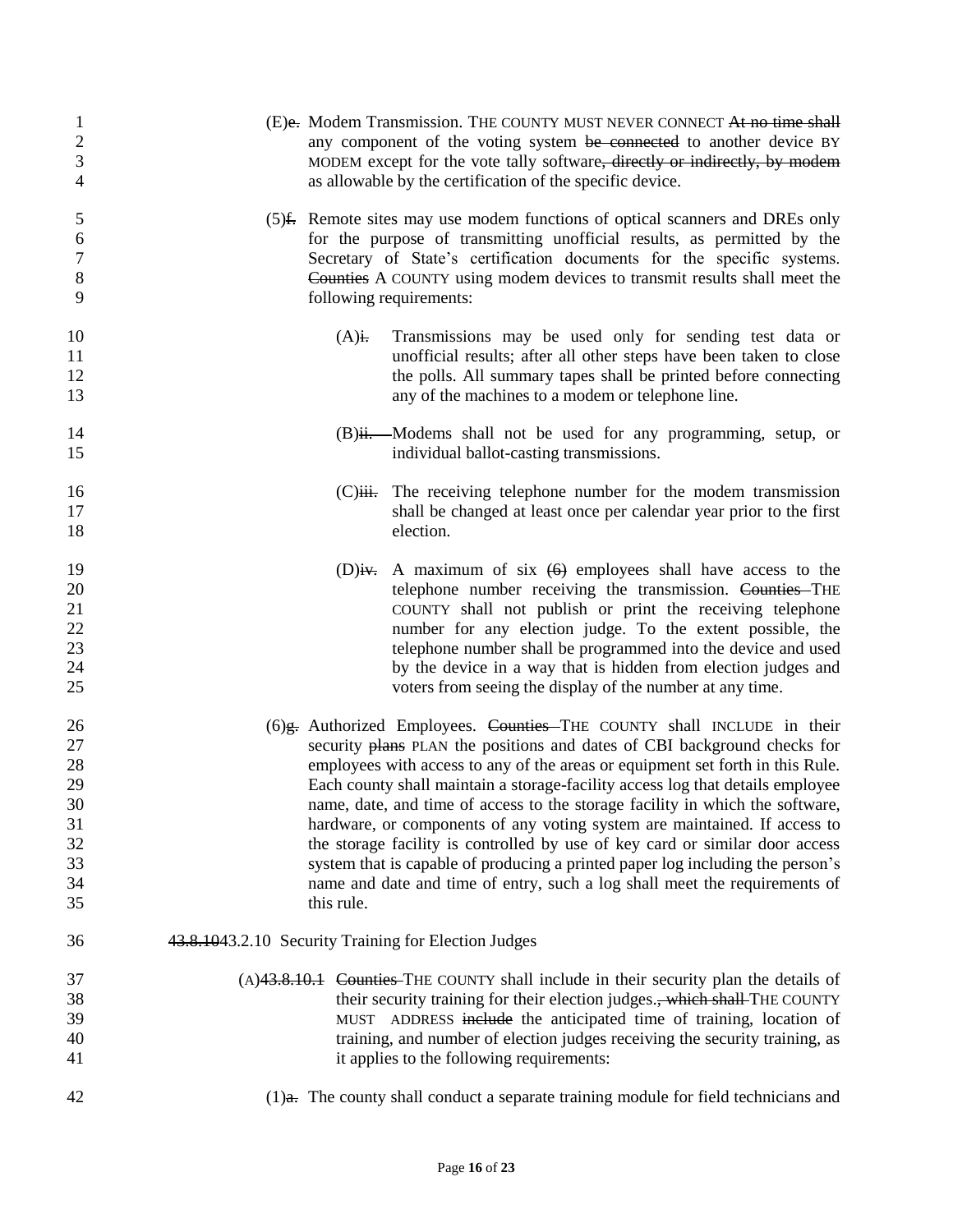| $\mathbf{1}$<br>2<br>3 | election judges who will be responsible for overseeing the transportation and<br>use of the voting systems, picking up supplies, and troubleshooting device<br>problems throughout the Election Day.                                                   |
|------------------------|--------------------------------------------------------------------------------------------------------------------------------------------------------------------------------------------------------------------------------------------------------|
| 4                      | $(2)$ b. Security training shall include the following components:                                                                                                                                                                                     |
| 5<br>6                 | $(A)$ i.<br>Proper application and verification of seals and seal-tracking<br>CHAIN-OF-CUSTODY logs;                                                                                                                                                   |
| 7<br>8<br>9<br>10      | How to detect tampering with voting equipment, memory<br>$(B)$ ii.<br>cards/cartridges, or election data on the part of anyone coming in<br>contact with voting equipment, including employees, other<br>election judges, vendor personnel, or voters; |
| 11                     | (C)iii. Ensuring privacy in voting booths;                                                                                                                                                                                                             |
| 12<br>13               | The nature of and reasons for the steps taken to mitigate the<br>$(D)$ iv.<br>security vulnerabilities of voting systems;                                                                                                                              |
| 14                     | V-VPAT requirements;<br>$(E)$ v.                                                                                                                                                                                                                       |
| 15<br>16               | (F)vi. Chain-of-custody requirements for voting equipment, memory<br>cards/cartridges, and other election materials;                                                                                                                                   |
| 17                     | $(G)$ vii. Ballot security;                                                                                                                                                                                                                            |
| 18                     | (H)viii. Voter anonymity :; and                                                                                                                                                                                                                        |
| 19                     | Recognition and reporting of security incidents.<br>$(I)$ ix.                                                                                                                                                                                          |
| 20                     |                                                                                                                                                                                                                                                        |
| 21                     | 43.8.1143.2.11 Remedies                                                                                                                                                                                                                                |
| 22<br>23               | (A)43.8.11.1<br>If it is detected that the A seal has been IS broken or if there is a<br>discrepancy between the log and the serial number of either a voting device, or a                                                                             |
| 24                     | memory card or cartridge, IN A CHAIN-OF-CUSTODY LOG, the condition must be                                                                                                                                                                             |
| 25                     | confirmed by one or more of the remaining election judges for the location. The                                                                                                                                                                        |
| 26                     | election judges shall immediately notify the county clerk and recorder, who shall                                                                                                                                                                      |
| 27                     | investigate AND COMPLETE AN INTERNAL INCIDENT REPORT. report the incident                                                                                                                                                                              |
| 28                     | to the Secretary of State, and follow the appropriate remedy as indicated in this                                                                                                                                                                      |
| 29                     | rule or as directed by the Secretary of State.                                                                                                                                                                                                         |
| 30                     | If a seal has been broken or removed under the following conditions:<br>43.8.11.2                                                                                                                                                                      |
| 31                     | During either the transportation, setup, opening polls, or closing polls for the<br>$a_{\tau}$                                                                                                                                                         |
| 32                     | device;                                                                                                                                                                                                                                                |
| 33                     | Two election judges can verify the breaking or removing of the seal; and<br>b.                                                                                                                                                                         |
| 34                     | The chain of custody has not been broken, meaning the device has been<br>e.                                                                                                                                                                            |
| 35                     | within ownership of election judges or employees only during this time;                                                                                                                                                                                |
|                        |                                                                                                                                                                                                                                                        |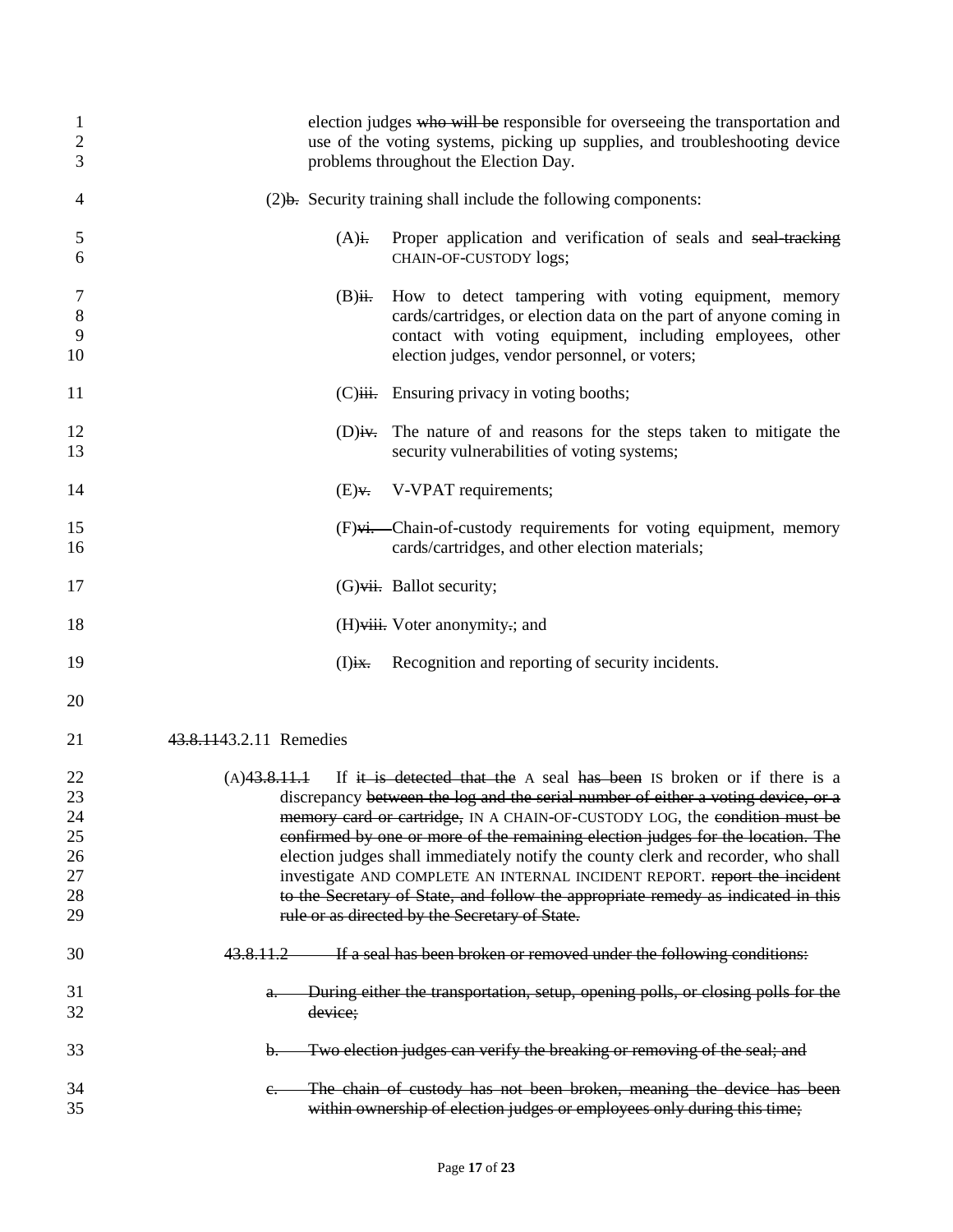| 1<br>2<br>3 |                      | The county clerk and recorder shall instruct the election judges to complete a<br>security incident report detailing the incident, replacing the seals, and<br>updating the chain of custody log as appropriate. |  |  |
|-------------|----------------------|------------------------------------------------------------------------------------------------------------------------------------------------------------------------------------------------------------------|--|--|
| 4<br>5      | the canvass period.  | The Security incident report shall be filed with the Secretary of State during                                                                                                                                   |  |  |
| 6<br>7      | (B)43.8.11.3         | IF THE COUNTY CLERK AND RECORDER CONDUCTS AN INVESTIGATION IN<br>ACCORDANCE WITH RULE 43.2.11(A) AND IS UNABLE TO DETERMINE WHY A                                                                                |  |  |
| 8           |                      | SEAL WAS BROKEN OR WHY A DISCREPANCY EXISTS IN A CHAIN-OF-CUSTODY                                                                                                                                                |  |  |
| 9           |                      | LOG, THEN THE COUNTY CLERK AND RECORDER SHALL FILE AN INCIDENT REPORT                                                                                                                                            |  |  |
| 10          |                      | WITH THE SECRETARY OF STATE AS SOON AS PRACTICABLE, BUT NO LATER THAN                                                                                                                                            |  |  |
| 11          |                      | THE CLOSE OF THE CANVASS PERIOD FOR THE ELECTION., If a seal has been                                                                                                                                            |  |  |
| 12          |                      | broken or removed outside of the situation in rule 43.8.11.2, any ANY unit                                                                                                                                       |  |  |
| 13          |                      | involved must undergo the reinstatement or verification of the trusted build.                                                                                                                                    |  |  |
| 14          |                      | County clerk and recorders will be required to complete a security incident                                                                                                                                      |  |  |
| 15          |                      | report. The minimum specific requirements on the remedy are as follows the                                                                                                                                       |  |  |
| 16          |                      | following remedial actions are required if a device has been tampered with                                                                                                                                       |  |  |
| 17          |                      | (additional requirements may be determined based on the details of the incident                                                                                                                                  |  |  |
| 18          | report):             |                                                                                                                                                                                                                  |  |  |
| 19          |                      | $(1)$ <del>a.</del> For instances where the trusted build hash value (MD5 or SHA-1) of the                                                                                                                       |  |  |
| 20          |                      | firmware or software can be displayed, VERIFIED, or printed by the device as                                                                                                                                     |  |  |
| 21          |                      | verified by the State Certification process, the election official SHALL will be                                                                                                                                 |  |  |
| 22          |                      | required to document and verify that the hash value matches the documented                                                                                                                                       |  |  |
| 23          |                      | number associated with the Trusted Build for the software or firmware of                                                                                                                                         |  |  |
| 24          | that device.         |                                                                                                                                                                                                                  |  |  |
| 25          |                      | $(2)$ b. If the evidence INDICATES THAT THE TAMPERING OCCURRED is prior to the                                                                                                                                   |  |  |
| 26          | start of voting:     |                                                                                                                                                                                                                  |  |  |
| 27          | $(A)$ i.             | The ELECTION JUDGES SHALL SEAL THE device shall be sealed                                                                                                                                                        |  |  |
| 28          |                      | and securely delivered IT to the county clerk and recorder.                                                                                                                                                      |  |  |
| 29          | $(B)$ ii.            | The county clerk and recorder or his or her designee shall                                                                                                                                                       |  |  |
| 30          |                      | remove and secure the memory card following the procedures in                                                                                                                                                    |  |  |
| 31          |                      | section $43.8.1(a)$ -RULE $43.2.1(A)$ . The county clerk and recorder                                                                                                                                            |  |  |
| 32          |                      | or his or her designee shall follow the State instructions for                                                                                                                                                   |  |  |
| 33          |                      | installing/verifying the trusted build for the specific device. The                                                                                                                                              |  |  |
| 34          |                      | county clerk and recorder or his or her designee shall install a                                                                                                                                                 |  |  |
| 35          |                      | new, secure memory card into the device, conduct a hardware                                                                                                                                                      |  |  |
| 36          |                      | diagnostics test as prescribed in Rule 11, and proceed to conduct                                                                                                                                                |  |  |
| 37          |                      | a logic and accuracy test on the machine in full election mode,                                                                                                                                                  |  |  |
| 38          |                      | casting at least 25 ballots on the device. All documentation of                                                                                                                                                  |  |  |
| 39          |                      | testing and chain of custody shall be maintained on file for each                                                                                                                                                |  |  |
| 40          |                      | specific device.                                                                                                                                                                                                 |  |  |
| 41          | $(C)$ <del>iii</del> | THE COUNTY SHALL Complete COMPLETE the necessary seal                                                                                                                                                            |  |  |
| 42          |                      | process and documentation to re-establish the chain of custody                                                                                                                                                   |  |  |
| 43          |                      | for the device and new memory card.                                                                                                                                                                              |  |  |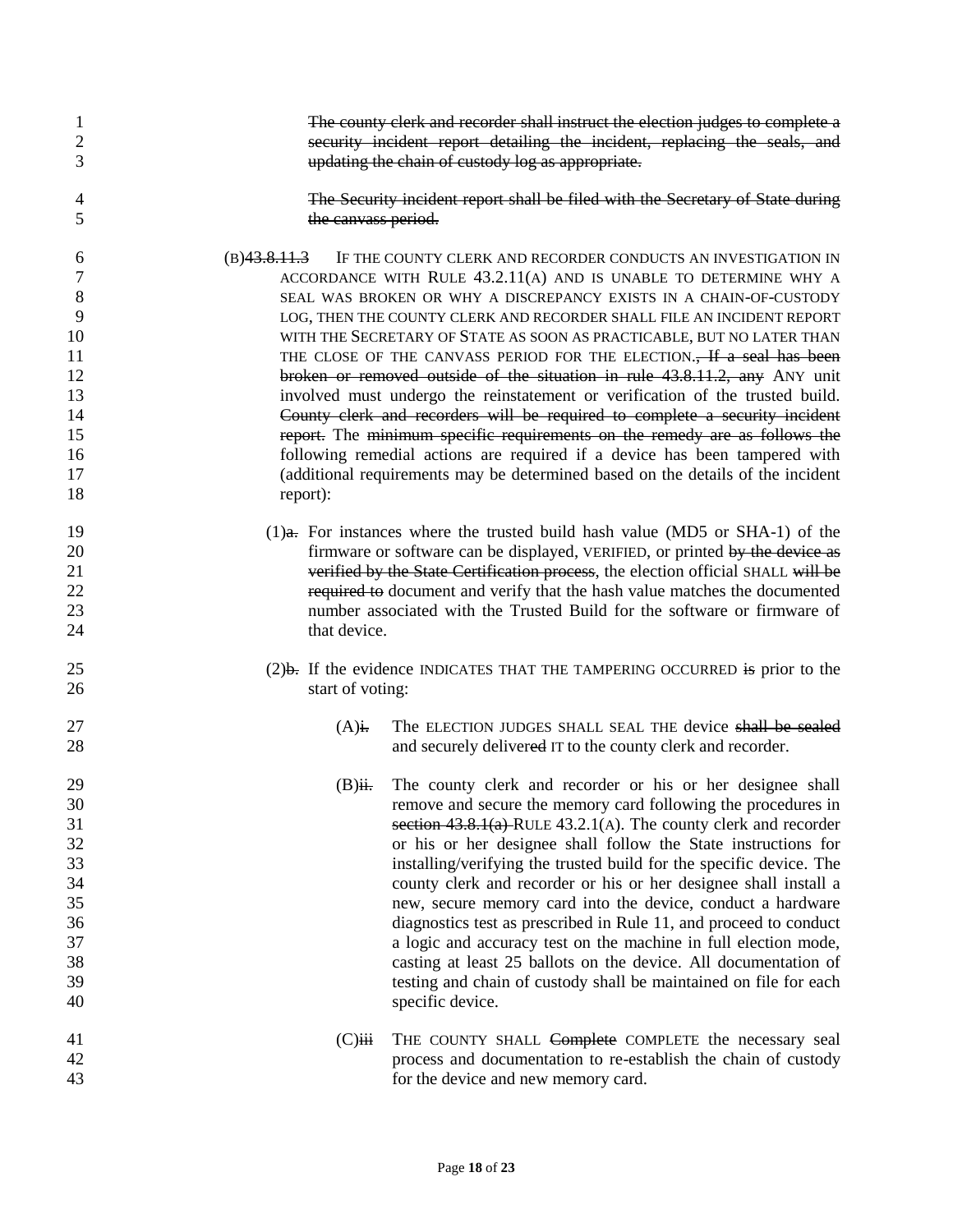| $\mathbf{1}$                           | (D)iv. THE COUNTY SHALL Set SET the machine to election mode ready                                                                                                                                                                                                                                                                                                                                                                                                                    |
|----------------------------------------|---------------------------------------------------------------------------------------------------------------------------------------------------------------------------------------------------------------------------------------------------------------------------------------------------------------------------------------------------------------------------------------------------------------------------------------------------------------------------------------|
| $\overline{2}$                         | for a zero report.                                                                                                                                                                                                                                                                                                                                                                                                                                                                    |
| 3                                      | (E) <del>vi.</del> Complete necessary reports for the Secretary of State regarding                                                                                                                                                                                                                                                                                                                                                                                                    |
| $\overline{4}$                         | the incident as soon as practicable, but prior to the close of the                                                                                                                                                                                                                                                                                                                                                                                                                    |
| 5                                      | canvass period for the election-REPEALED.                                                                                                                                                                                                                                                                                                                                                                                                                                             |
| 6                                      | $(3)$ e. If the evidence INDICATES THAT THE TAMPERING OCCURRED is after votes                                                                                                                                                                                                                                                                                                                                                                                                         |
| 7                                      | have been cast on the device but before the close of polls:                                                                                                                                                                                                                                                                                                                                                                                                                           |
| 8<br>9                                 | The ELECTION JUDGES SHALL SEAL THE device shall be sealed<br>$(A)$ i.<br>and securely delivered IT to the county clerk and recorder.                                                                                                                                                                                                                                                                                                                                                  |
| 10<br>11<br>12<br>13<br>14             | The county clerk and recorder or his or her designee shall close<br>$(B)$ ii.<br>the election on that device, and perform a complete manual<br>verification of the paper ballots (or V-VPAT Records-RECORDS)<br>to the summary tape printed on the device that represents the<br>record of votes on the memory card.                                                                                                                                                                  |
| 15                                     | $(C)$ iii. If the totals do not match then only the paper record will be                                                                                                                                                                                                                                                                                                                                                                                                              |
| 16                                     | accepted as the official results for that device., and the THE                                                                                                                                                                                                                                                                                                                                                                                                                        |
| 17                                     | COUNTY CLERK AND RECORDER SHALL RE-SEAL AND SECURE                                                                                                                                                                                                                                                                                                                                                                                                                                    |
| 18                                     | THE device shall be re-sealed, secured and IMMEDIATELY                                                                                                                                                                                                                                                                                                                                                                                                                                |
| 19                                     | reported THE DISCREPANCY to the Secretary of State                                                                                                                                                                                                                                                                                                                                                                                                                                    |
| 20                                     | immediately. The COUNTY MUST NOT USE THE device shall not                                                                                                                                                                                                                                                                                                                                                                                                                             |
| 21                                     | be used for the remainder of the election unless the firmware                                                                                                                                                                                                                                                                                                                                                                                                                         |
| 22                                     | and/or software have been reformatted with the trusted build IS                                                                                                                                                                                                                                                                                                                                                                                                                       |
| 23                                     | REINSTALLED.                                                                                                                                                                                                                                                                                                                                                                                                                                                                          |
| 24                                     | $(D)$ iv. If the totals match, the memory card may be uploaded into the                                                                                                                                                                                                                                                                                                                                                                                                               |
| 25                                     | tally software at the close of polls.                                                                                                                                                                                                                                                                                                                                                                                                                                                 |
| 26<br>27                               | After verifying the totals, the paper records and memory card<br>$(E)$ v.<br>shall be secured with seals and documented properly.                                                                                                                                                                                                                                                                                                                                                     |
| 28<br>29<br>30<br>31<br>32<br>33<br>34 | A new secured memory card shall be placed in the device. The<br>$(F)$ vi.<br>county clerk and recorder or his or her designee shall follow the<br>State instructions for installing/verifying the trusted build for the<br>specific device. The county clerk and recorder or his or her<br>designee shall conduct a hardware diagnostics test as prescribed<br>in Rule 11. All documentation of testing and chain of custody<br>shall be maintained on file for each specific device. |
| 35                                     | (G)vii. THE COUNTY SHALL Complete COMPLETE the necessary seal                                                                                                                                                                                                                                                                                                                                                                                                                         |
| 36                                     | process and documentation to establish the chain of custody for                                                                                                                                                                                                                                                                                                                                                                                                                       |
| 37                                     | the device and memory card.                                                                                                                                                                                                                                                                                                                                                                                                                                                           |
| 38                                     | (H) viii. THE COUNTY SHALL Set SET the machine to election mode ready                                                                                                                                                                                                                                                                                                                                                                                                                 |
| 39                                     | for a zero report.                                                                                                                                                                                                                                                                                                                                                                                                                                                                    |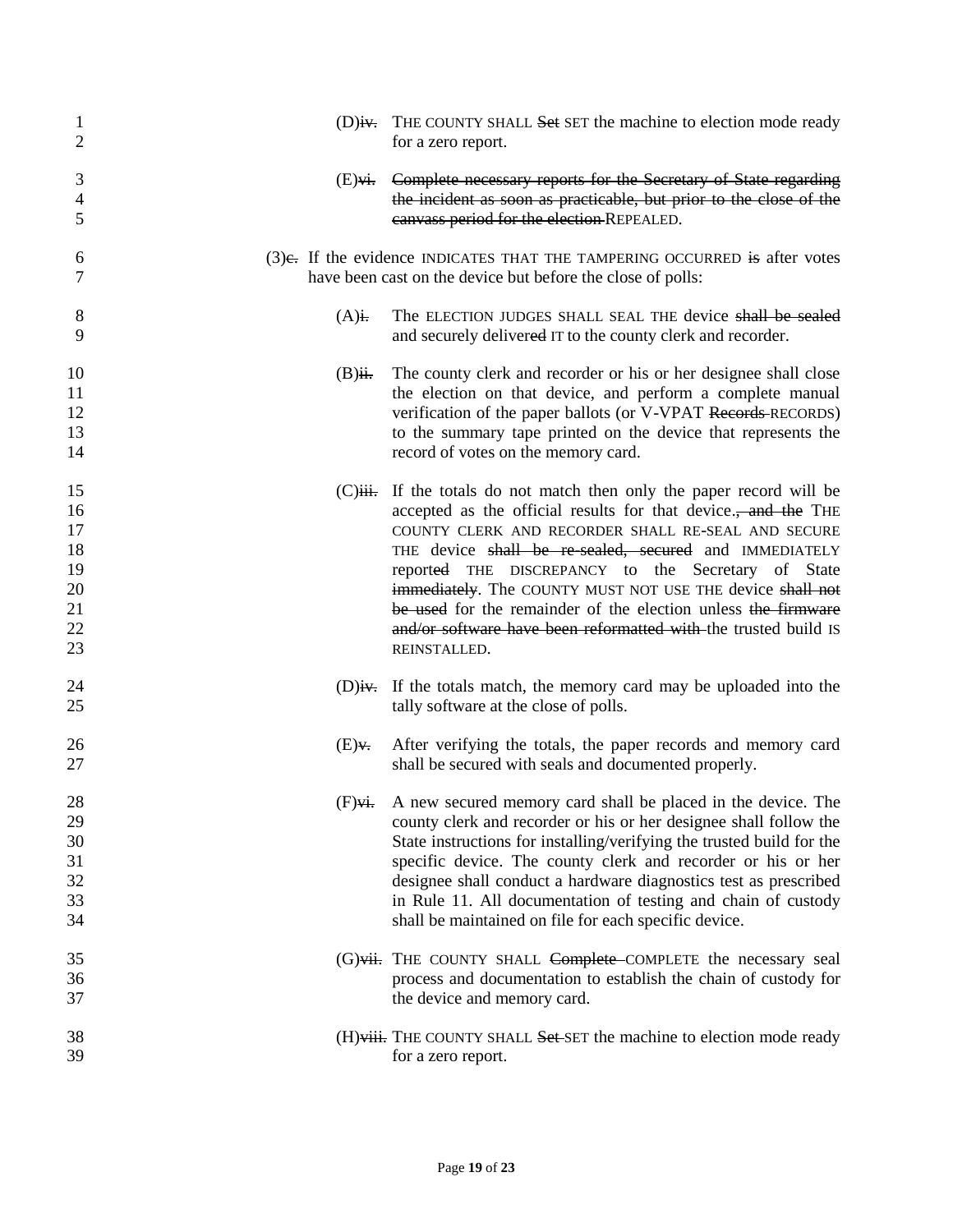| 1<br>$\overline{2}$<br>$\mathfrak{Z}$<br>4<br>5 | $(I)$ ix.           | At the conclusion of the election a full (all races) post-election<br>audit shall be conducted on the device and results reported to the<br>Secretary of State as required by Rule 11. This requirement is in<br>addition to the random selection conducted by the Secretary of<br>State.                                                                                                                                                                                                                                |
|-------------------------------------------------|---------------------|--------------------------------------------------------------------------------------------------------------------------------------------------------------------------------------------------------------------------------------------------------------------------------------------------------------------------------------------------------------------------------------------------------------------------------------------------------------------------------------------------------------------------|
| 6<br>7<br>8                                     | $(J)$ <del>x.</del> | Complete necessary reports for the Secretary of State regarding<br>the incident as soon as practicable, but prior to the close of the<br>canvass period for the election-REPEALED.                                                                                                                                                                                                                                                                                                                                       |
| 9<br>10                                         | close of polls:     | $(4)$ <del>d.</del> If the evidence INDICATES THAT THE TAMPERING OCCURRED is after the                                                                                                                                                                                                                                                                                                                                                                                                                                   |
| 11<br>12                                        | $(A)$ i.            | The ELECTION JUDGES SHALL SEAL THE device shall be sealed<br>and securely delivered IT to the county clerk and recorder.                                                                                                                                                                                                                                                                                                                                                                                                 |
| 13<br>14<br>15<br>16                            | $(B)$ ii.           | The county clerk and recorder or his or her designee shall<br>perform a complete manual verification of the paper ballots (or<br>V-VPAT Records-RECORDS) to the summary tape printed on the<br>device that represents the record of votes on the memory card.                                                                                                                                                                                                                                                            |
| 17<br>18<br>19<br>20<br>21<br>22<br>23<br>24    |                     | (C) iii. If the totals do not match then only the paper record will be<br>accepted as the official results for that device., and the COUNTY<br>CLERK AND RECORDER SHALL RE-SEAL AND SECURE THE device<br>shall be re-sealed, secured and IMMEDIATELY reported THE<br>DISCREPANCY to the Secretary of State immediately. The<br>COUNTY MUST NOT USE THE device shall not be used for the<br>remainder of the election unless the firmware and/or software<br>have been reformatted with the trusted build IS REINSTALLED. |
| 25<br>26                                        |                     | (D)iv. If the totals match, the memory card may be uploaded into the<br>tally software at the close of polls.                                                                                                                                                                                                                                                                                                                                                                                                            |
| 27<br>28                                        | $(E)$ v.            | After verifying the totals, the paper records and memory card<br>shall be secured with seals and documented properly.                                                                                                                                                                                                                                                                                                                                                                                                    |
| 29<br>30<br>31<br>32                            | $(F)$ vi.           | The county clerk and recorder or his or he designee shall follow<br>the State instructions for installing/verifying the trusted build for<br>the specific device and complete the necessary seal process and<br>documentation to establish the chain of custody for the device.                                                                                                                                                                                                                                          |
| 33<br>34<br>35<br>36<br>37                      |                     | $(G)$ vii. During the canvass process, a full (all races) post-election audit<br>shall be conducted on the device and results reported to the<br>Secretary of State as required by Rule 11. This requirement is in<br>addition to the random selection conducted by the Secretary of<br>State.                                                                                                                                                                                                                           |
| 38<br>39<br>40                                  |                     | (H)viii. Complete necessary reports for the Secretary of State regarding<br>the incident prior to the close of the canvass period for the<br>election-REPEALED.                                                                                                                                                                                                                                                                                                                                                          |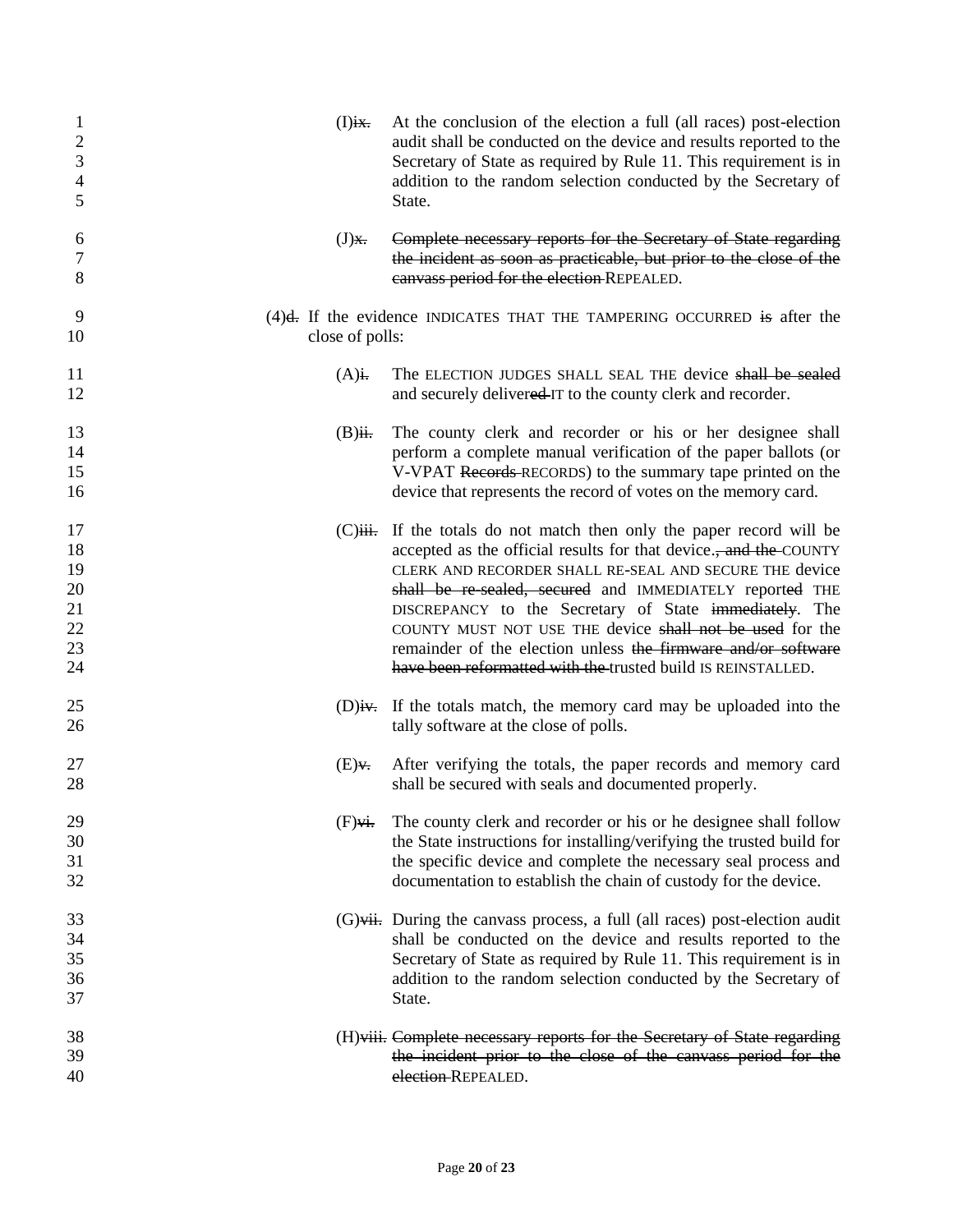| 1<br>$\sqrt{2}$<br>$\ensuremath{\mathfrak{Z}}$<br>$\overline{\mathcal{A}}$<br>5<br>6<br>$\overline{7}$ |       |                   | Prior to the submission of certified results from the county, the county<br>(C) 43.8.11.4<br>clerk and recorder shall provide a written report to the Secretary of State<br>addressing the existence or absence of any security issues related to the<br>implementation and operation of the voting system. All THE county SHALL MAKE<br>ALL documentation related to the voting system AND FOR EVERY DEVICE USED IN<br>THE ELECTION shall be available for inspection by the Secretary of State<br>INSPECTION for all devices used in the election. |
|--------------------------------------------------------------------------------------------------------|-------|-------------------|------------------------------------------------------------------------------------------------------------------------------------------------------------------------------------------------------------------------------------------------------------------------------------------------------------------------------------------------------------------------------------------------------------------------------------------------------------------------------------------------------------------------------------------------------|
| 8<br>9<br>10                                                                                           |       |                   | 43.8.1243.2.12 THE COUNTY SHALL SUBMIT Any ANY additional physical security procedures<br>not discussed IN THIS RULE in these mandatory procedures shall be submitted to the<br>Secretary of State for approval prior to the election.                                                                                                                                                                                                                                                                                                               |
| 11<br>12                                                                                               | 43.93 |                   | The COUNTY designated election official shall submit with the security plan sample copies of all<br>referenced forms, schedules, logs, and checklists.                                                                                                                                                                                                                                                                                                                                                                                               |
| 13                                                                                                     | 43.4  |                   | AMENDMENTS AND REVIEW OF SECURITY PLANS                                                                                                                                                                                                                                                                                                                                                                                                                                                                                                              |
| 14<br>15                                                                                               |       |                   | 43.4.1 IF NO CHANGES HAVE OCCURRED SINCE THE LAST SECURITY PLAN WAS FILED, THE<br>COUNTY SHALL FILE A STATEMENT TO THAT EFFECT.                                                                                                                                                                                                                                                                                                                                                                                                                      |
| 16<br>17                                                                                               |       |                   | 43.4.2 THE COUNTY SHALL CLEARLY IDENTIFY AND DESCRIBE ANY REVISIONS TO A<br>PREVIOUSLY FILED SECURITY PLAN.                                                                                                                                                                                                                                                                                                                                                                                                                                          |
| 18<br>19<br>20<br>21                                                                                   |       |                   | 43.4.3 THE COUNTY MAY CHANGE THE SECURITY PLAN WITHIN 60 DAYS OF AN ELECTION AS A<br>RESULT OF AN EMERGENCY SITUATION OR OTHER UNFORESEEN CIRCUMSTANCE. THE<br>COUNTY MUST DOCUMENT THE CHANGES AND FILE THE REVISIONS WITH THE SECRETARY<br>OF STATE WITHIN FIVE DAYS OF THE CHANGE.                                                                                                                                                                                                                                                                |
| 22<br>23<br>24                                                                                         |       |                   | 43.4.4 IF, UNDER SECTION 1-5-616(5)(B), C.R.S., THE SECRETARY OF STATE IS UNABLE TO<br>COMPLETE ITS REVIEW, THE SECRETARY WILL NOTIFY THE COUNTY THAT THE SECURITY<br>PLAN OR REVISIONS ARE TEMPORARILY APPROVED UNTIL THE REVIEW IS COMPLETE.                                                                                                                                                                                                                                                                                                       |
| 25                                                                                                     |       |                   | (Proposed new rule 43.4 includes the amended and relocated current rules 43.3 through 43.7)                                                                                                                                                                                                                                                                                                                                                                                                                                                          |
| 26<br>27                                                                                               |       |                   | 43.10 Included in the security procedures filed with the secretary of state shall be a section entitled<br>"contingency plan." The contingency plan shall include:                                                                                                                                                                                                                                                                                                                                                                                   |
| 28<br>29                                                                                               |       | $\left( a\right)$ | Evacuation procedures for emergency situations including fire, bomb threat, civil unrest,<br>and any other emergency situations identified by the designated election official;                                                                                                                                                                                                                                                                                                                                                                      |
| 30<br>31<br>32                                                                                         |       | (b)               | Back up plans for emergency situations including fire, severe weather, bomb threat, civil<br>unrest, electrical blackout, equipment failure, and any other emergency situations<br>identified by the designated election official;                                                                                                                                                                                                                                                                                                                   |
| 33                                                                                                     |       | (e)               | An emergency checklist for election judges; and                                                                                                                                                                                                                                                                                                                                                                                                                                                                                                      |
| 34                                                                                                     |       | (d)               | A list of emergency contact numbers provided to election judges.                                                                                                                                                                                                                                                                                                                                                                                                                                                                                     |
| 35                                                                                                     |       |                   | (Current rule $43.10$ would be amended and relocated to new rule $43.2.8(b)$ )                                                                                                                                                                                                                                                                                                                                                                                                                                                                       |
| 36                                                                                                     |       |                   | 43.115 Lease, Loan, or Rental of Election Equipment                                                                                                                                                                                                                                                                                                                                                                                                                                                                                                  |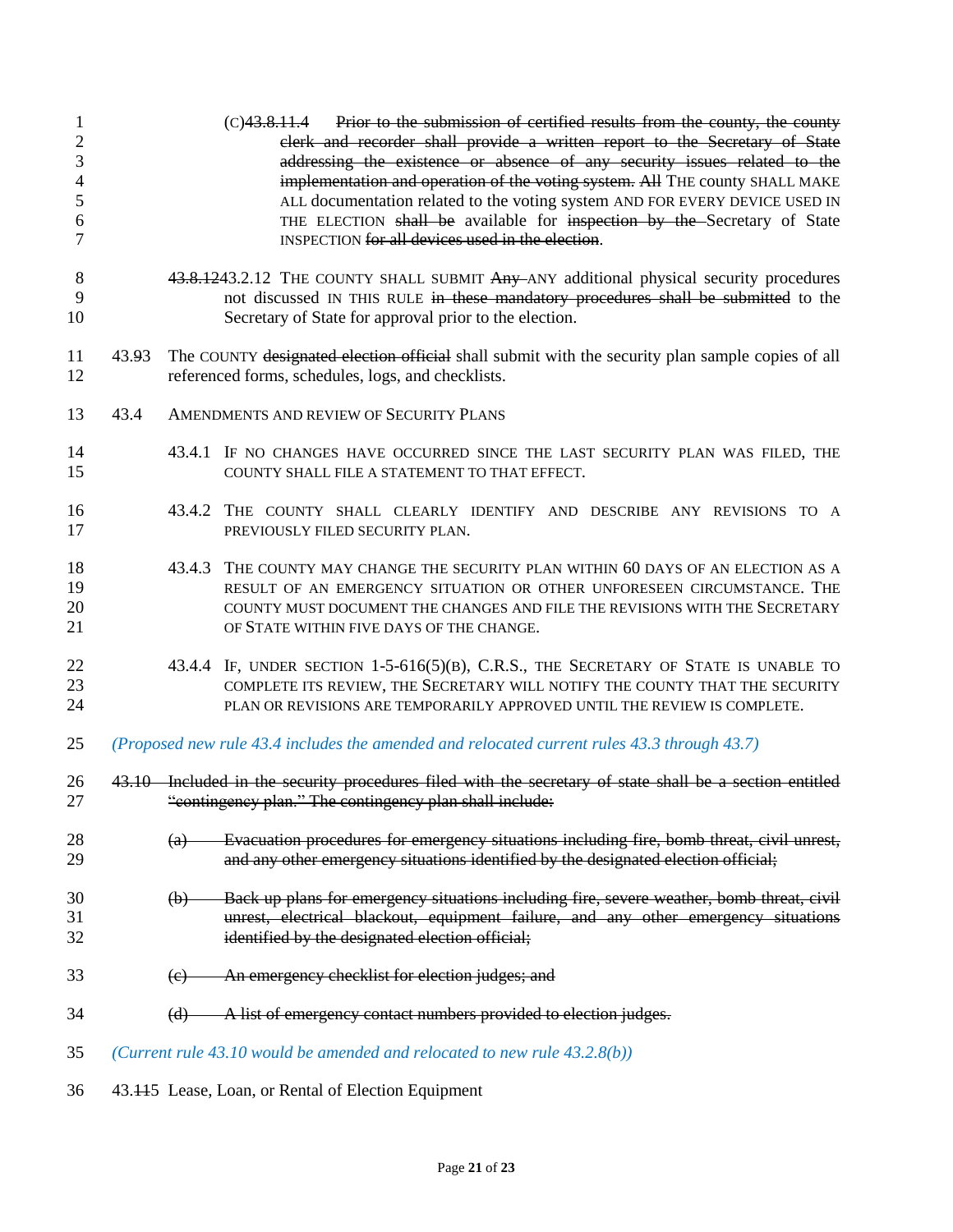- 1 43. 145.1 Nothing in this Rule shall be construed to require REQUIRES a county clerk to lease, loan, or rent any election equipment to any municipality, special district or other local jurisdiction.
- 43. 115.2 A county clerk who chooses to lease, loan, or rent any certified election equipment to a municipality, special district, or other local jurisdiction for use in their elections shall follow at least one of the following procedures in order to maintain or 7 reestablish an acceptable chain of custody and appropriate documentation pursuant to IN 8 ACCORDANCE WITH Rule 43.8-43.2.1.
- (A)a. After the LOCAL JURISDICTION RETURNS THE certified equipment has been **returned** to the county clerk by the applicable jurisdiction, THE COUNTY CLERK MUST REINSTATE OR VERIFY THE TRUSTED BUILD IN ACCORDANCE WITH RULE 12 43.2.11(B)(1)BEFORE use of the equipment IS USED in any primary, general, congressional vacancy, statewide ballot issue (including recall), or special 14 election conducted by the county clerk<del>, reinstatement or verification of the</del> 15 trusted build, pursuant to Rule 43.8.11.3(a), shall be completed.
- (B)b. The county clerk or their deputized representative shall:
- 17 (1)<sub>I</sub>. Deliver the certified equipment to the jurisdiction;
- 18 (2)<sup>II</sup>. Witness and document the installation of the memory card(s) or 19 cartridge(s) to be used by the jurisdiction;
- 20 (3)<del>III.</del> Place one or more secure and numbered seals on the voting equipment **pursuant to** IN ACCORDANCE WITH Rule 43.8.2.43.2.2. If during the course of the jurisdiction's election, the designated election official requires removal of a memory card or cartridge as a function of the election process, the county clerk or their deputized representative shall witness and document the removal and proper resealing of the memory 26 card or cartridge; and
- 27 (4)<del>IV.</del> Upon return of the equipment to the county clerk and recorder, the county clerk shall verify and document that the seals are intact. If any seal appears to be damaged or removed, the county clerk shall reinstall or verify the trusted build in accordance with this Rule 43.
- 31 (C)e. The county clerk and recorder shall designate AND STATION deputized county staff to be stationed with the loaned certified equipment at all times while the equipment is under control of the designated election official. The DEPUTIZED COUNTY STAFF MUST MAINTAIN PHYSICAL CUSTODY OF THE certified equipment shall not be allowed out of the physical custody of the deputized county staff at **36 any time. The deputized county staff shall** AT ALL TIMES TO ensure that no unauthorized access occurs.
- (D)d. Pursuant to IN ACCORDANCE WITH section 1-5-605.5, C.R.S., the county clerk shall appoint the designated election official as a deputy for the purposes of supervising the certified voting equipment. The designated election official shall: